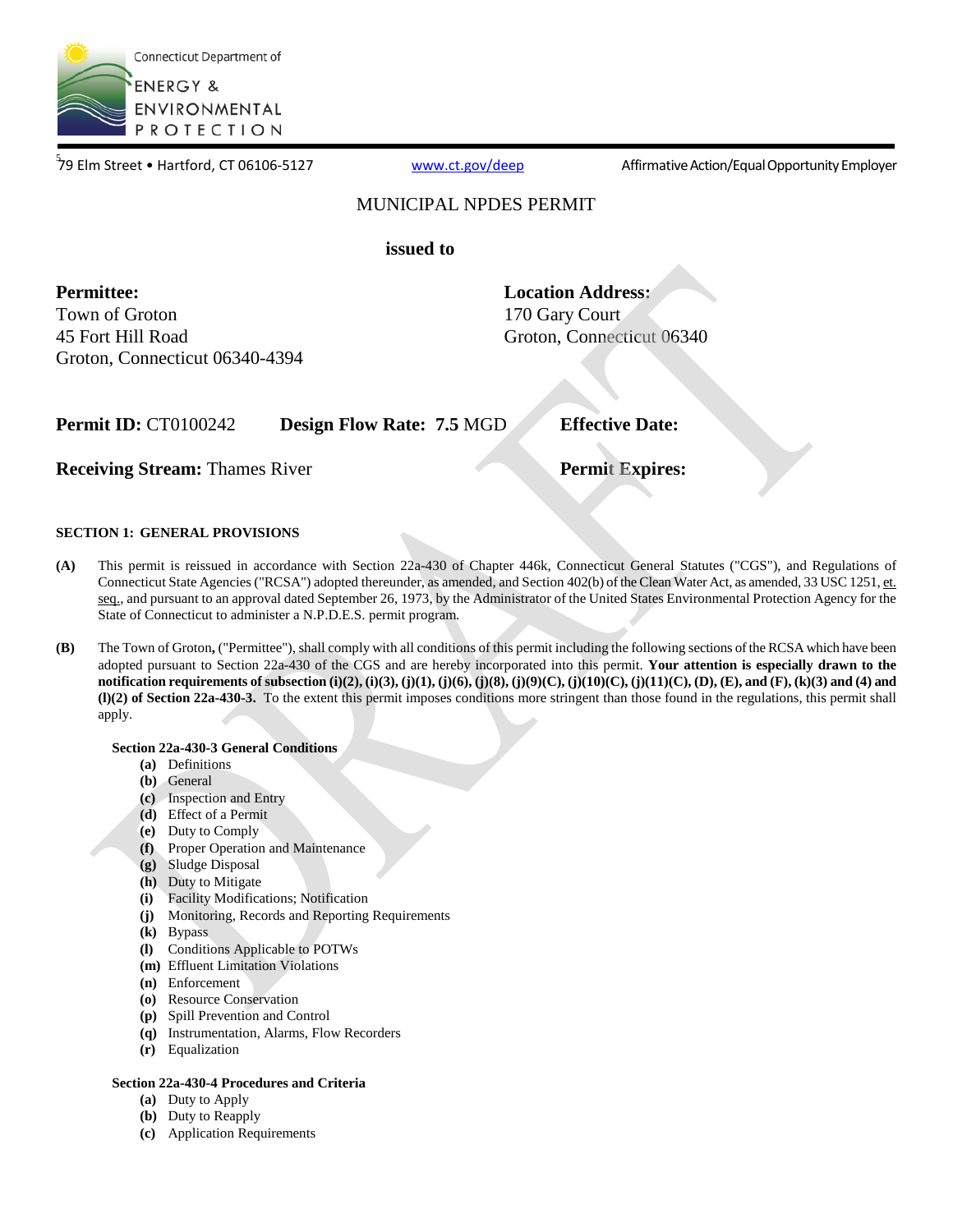- **(d)** Preliminary Review
- **(e)** Tentative Determination
- **(f)** Draft Permits, Fact Sheets
- **(g)** Public Notice, Notice of Hearing
- **(h)** Public Comments
- **(i)** Final Determination
- **(j)** Public Hearings
- **(k)** Submission of Plans and Specifications. Approval.
- **(l)** Establishing Effluent Limitations and Conditions
- **(m)** Case-by-Case Determinations
- **(n)** Permit Issuance or Renewal
- **(o)** Permit or Application Transfer
- **(p)** Permit Revocation, Denial or Modification
- **(q)** Variances
- **(r)** Secondary Treatment Requirements
- **(s)** Treatment Requirements
- **(t)** Discharges to POTWs Prohibitions
- **(C)** Violations of any of the terms, conditions, or limitations contained in this permit may subject the Permittee to enforcement action including, but not limited to, seeking penalties, injunctions and/or forfeitures pursuant to applicable sections of the CGS and RCSA.
- **(D)** Any false statement in any information submitted pursuant to this Section of the permit may be punishable as a criminal offense under Section 22a-438 or 22a-131a of the CGS or in accordance with Section 22a-6, under Section 53a-157b of the CGS.
- **(E)** The Permittee shall comply with Section 22a-416-1 through Section 22a-416-10 of the RCSA concerning operator certification.
- **(F)** No provision of this permit and no action or inaction by the Commissioner shall be construed to constitute an assurance by the Commissioner that the actions taken by the Permittee pursuant to this permit will result in compliance or prevent or abate pollution.
- **(G)** Nothing in this permit shall relieve the Permittee of other obligations under applicable federal, state and local law.
- **(H)** An annual fee shall be paid for each year this permit is in effect as set forth in Section 22a-430-7 of the RCSA. As of October 1, 2009 the annual fee is \$ **2682.50**.
- **(I)** This permitted discharge is consistent with the applicable goals and policies of the Connecticut Coastal Management Act (Section 22a-92 of the CGS)

### **SECTION 2: DEFINITIONS**

- **(A)** The definitions of the terms used in this permit shall be the same as the definitions contained in Section 22a-423 of the CGS and Section 22a-430-3(a) and 22a-430-6 of the RCSA, except for **"**Composite**"** and **"**No Observable Acute Effect Level (NOAEL)**"** which are redefined below.
- **(B)** In addition to the above, the following definitions shall apply to this permit:

**"------"** in the limits column on the monitoring tables in Attachment 1 means a limit is not specified but a value must be reported on the DMR, MOR, and/or the ATMR.

**"Average Monthly Limit"** means the maximum allowable "Average Monthly Concentration" as defined in Section 22a-430-3(a) of the RCSA when expressed as a concentration (e.g. mg/l); otherwise, it means "Average Monthly Discharge Limitation" as defined in Section 22a-430-3(a) of the RCSA.

**"Bi-Monthly"** in the context of any sampling frequency, shall mean once every two months including the months of February, April, June, August, October, and December.

**"Bi-Weekly"** in the context of any sampling frequency, shall mean once every two weeks.

**"Composite"** or **"(C)"** means a sample consisting of a minimum of eight aliquot samples collected at equal intervals of no less than 30 minutes and no more than 60 minutes and combined proportionally to flow over the sampling period provided that during the sampling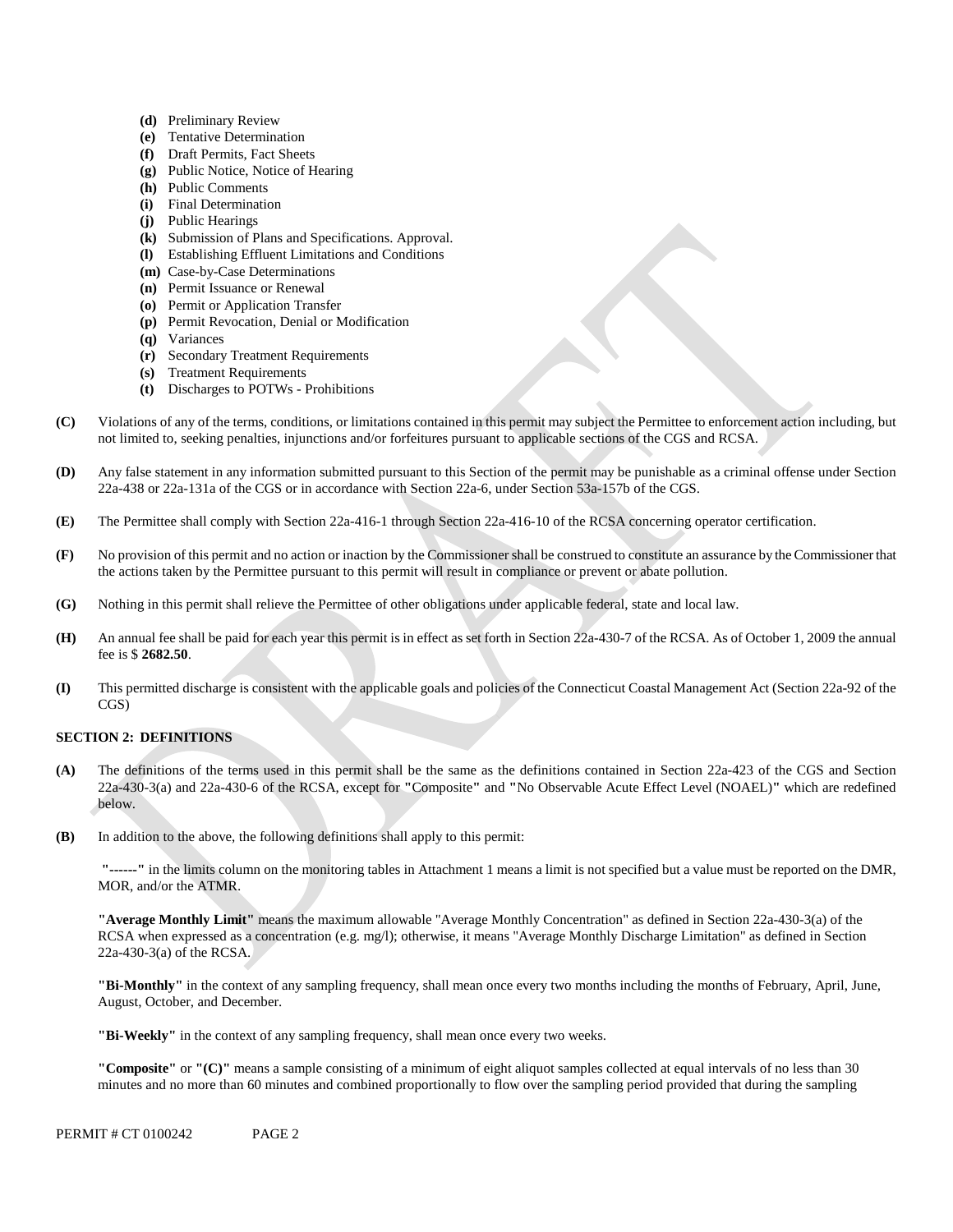period the peak hourly flow is experienced.

**"Critical Test Concentration"** or **"(CTC)"** means the specified effluent dilution at which the Permittee is to conduct a single-concentration Aquatic Toxicity Test.

**"Daily Composite"** or **"(DC)"** means a composite sample taken over a full operating day consisting of grab samples collected at equal intervals of no more than sixty (60) minutes and combined proportionally to flow; or, a composite sample continuously collected over a full operating day proportionally to flow.

**"Daily Concentration"** means the concentration of a substance as measured in a daily composite sample, or, arithmetic average of all grab sample results defining a grab sample average.

**"Daily Quantity"** means the quantity of waste discharged during an operating day.

**"Geometric Mean"** is the **"**n**"**th root of the product of **"**n**"** observations.

"Infiltration" means water other than wastewater that enters a sewer system (including sewer system and foundation drains) from the ground through such means as defective pipes, pipe joints, connections, or manholes. Infiltration does not include, and is distinguished from, inflo w.

**"Inflow"** means water other than wastewater that enters a sewer system (including sewer service connections) from sources such as, but no t limited to, roof leaders, cellar drains, yard drains, area drains, drains from springs and swampy areas, cross connections between storm sew ers and sanitary sewers, catch basins, cooling towers, storm waters, surface runoff, street wash waters, or drainage. Inflow does not include, an d is distinguished from, infiltration.

**"Instantaneous Limit"** means the highest allowable concentration of a substance as measured by a grab sample, or the highest allowable measurement of a parameter as obtained through instantaneous monitoring.

**"In-stream Waste Concentration"** or **"(IWC)"** means the concentration of a discharge in the receiving water after mixing has occurred in the allocated zone of influence.

**"MGD"** means million gallons per day.

**"Maximum Daily Limit"** means the maximum allowable "Daily Concentration" (defined above) when expressed as a concentration (e.g. mg/l), otherwise, it means the maximum allowable "Daily Quantity" as defined above, unless it is expressed as a flow quantity. If expressed as a flow quantity it means **"**Maximum Daily Flow**"** as defined in Section 22a-430-3(a) of the RCSA.

**"Monthly Minimum Removal Efficiency"** means the minimum reduction in the pollutant parameter specified when the effluent average monthly concentration for that parameter is compared to the influent average monthly concentration.

**"NA"** as a Monitoring Table abbreviation means **"**not applicable**"**.

**"NR"** as a Monitoring Table abbreviation means **"**not required**"**.

**"No Observable Acute Effect Level"** or **"(NOAEL)"** means any concentration equal to or less than the critical test concentration in a single concentration (pass/fail) toxicity test, conducted pursuant to Section 22a-430-3(j)(7)(A)(i) of the RCSA, demonstrating 90% or greater survival of test organisms at the CTC.

**"Quarterly"** in the context of any sampling frequency, shall mean sampling is required in the months of March, June, September, and December.

**"Range During Sampling"** or **"(RDS)"** as a sample type means the maximum and minimum of all values recorded as a result of analyzing each grab sample of; 1) a Composite Sample, or, 2) a Grab Sample Average. For those Permittee with pH meters that provide continuous monitoring and recording, Range During Sampling means the maximum and minimum readings recorded with the continuous monitoring device during the Composite or Grab Sample Average sample collection.

**"Range During Month"** or **"(RDM)"** as a sample type means the lowest and the highest values of all of the monitoring data for the reporting month.

**"Sanitary Sewage"** means wastewaters from residential, commercial and industrial sources introduced by direct connection to the sewerage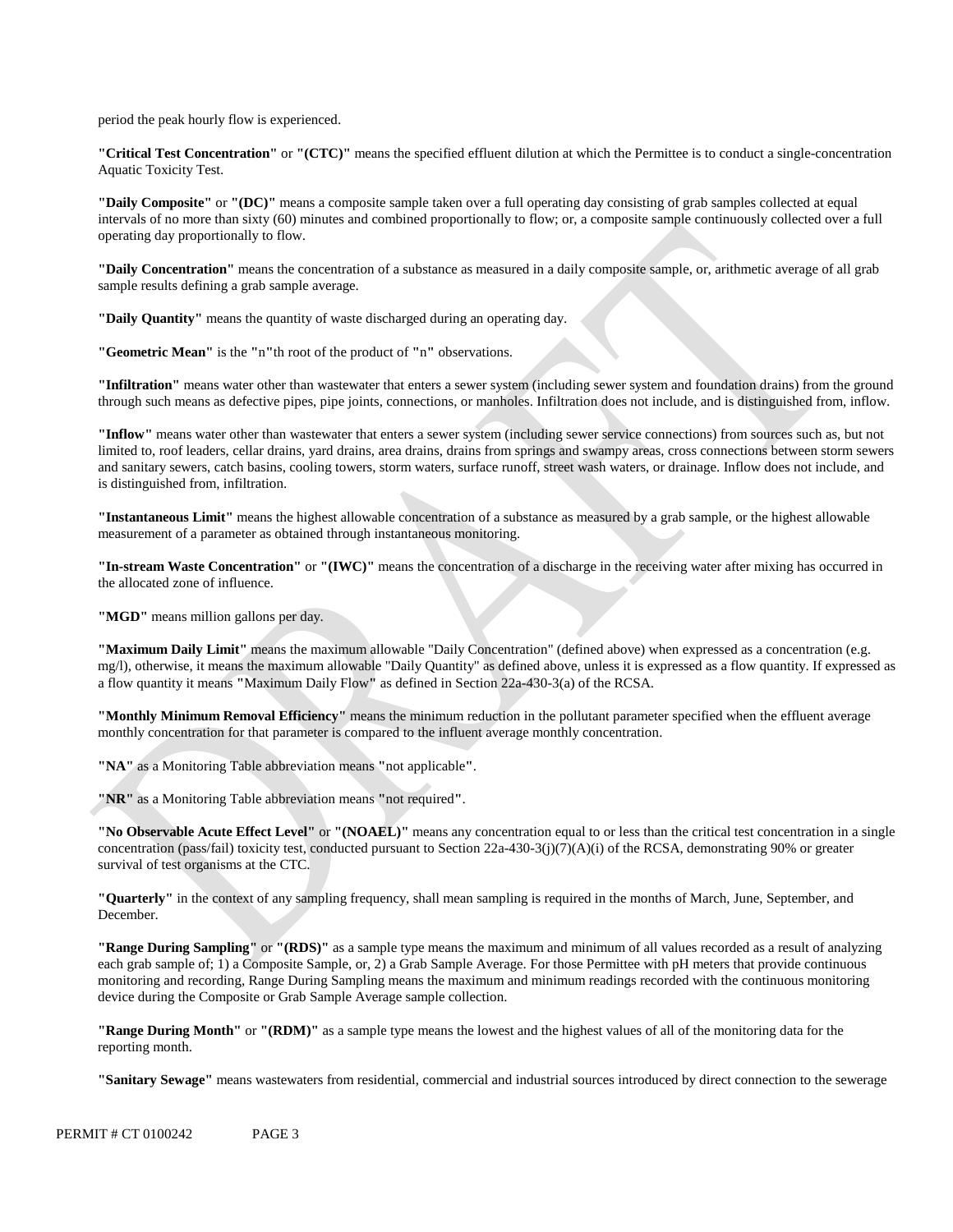collection system tributary to the treatment works including non-excessive inflow/infiltration sources.

**"Twice per Month"** in the context of any sampling frequency, mean two samples per calendar month collected no less than 12 days apart.

**"ug/l"** means micrograms per liter

**"Work Day"** in the context of a sampling frequency means, Monday through Friday excluding holidays.

#### **SECTION 3: COMMISSIONER'S DECISION**

- n existing system to treat the discharge will protect the waters of the state from pollution**.** The Commissioner's decision is based on applicatio **(A)** The Commissioner of Energy and Environmental Protection ("Commissioner") has issued a final decision and found continuance of the #201614382 for permit reissuance received on November 9, 2016 and the administrative record established in the processing of that application.
- **(B)** The Commissioner hereby authorizes the Permittee to discharge in accordance with the provisions of this permit, the above referenced application, and all approvals issued by the Commissioner or his authorized agent for the discharges and/or activities authorized by, or associated with, this permit.
- appropriate effluent limitations, schedules of compliance, or other provisions which may be authorized under the Federal Clean Water Act or the CGS or regulations adopted thereunder, as amended. The permit as modified or renewed under this paragraph may also contain any other requirements of the Federal Clean Water Act or CGS or regulations adopted thereunder which are then applicable. **(C)** The Commissioner reserves the right to make appropriate revisions to the permit, if required after Public Notice, in order to establish any

#### **SECTION 4: GENERAL LIMITATIONS AND OTHER CONDITIONS**

- (A) The Permittee shall not accept any new sources of non-domestic wastewater conveyed to its POTW through its sanitary sewerage system or Commissioner under Section 22a-430 CGS (individual permit), or, (b) is authorized under Section 22a-430b (general permit), or, (c) has been issued an emergency or temporary authorization by the Commissioner under Section 22a-6k. All such non-domestic wastewaters shall be by any means other than its sanitary sewage system unless the generator of such wastewater; (a) is authorized by a permit issued by the processed by the POTW via receiving facilities at a location and in a manner prescribed by the Permittee which are designed to contain and control any unplanned releases.
- No new discharge of domestic sewage from a single source to the POTW in excess of 50,000 gallons per day shall be allowed by the **(B)** Permittee until the Permittee has notified in writing the Connecticut Department of Energy and Environmental Protection, Bureau of Water Protection and Land Reuse, Water Planning and Management Division, Municipal Wastewater Section, 79 Elm Street, Hartford, CT 06106 5127 of said new discharge.
- **(C)** The Permittee shall maintain a system of user charges based on actual use sufficient to operate and maintain the POTW (including the collection system) and replace critical components.
- **(D)** The Permittee shall maintain a sewer use ordinance that is consistent with the Model Sewer Ordinance for Connecticut Municipalities prepared by the Department of Energy and Environmental Protection. The Commissioner of Energy and Environmental Protection alone may authorize certain discharges which may not conform to the Model Sewer Ordinance.
- **(E)** No discharge from the permitted facility beyond any zone of influence shall contain or cause in the receiving stream a visible oil sheen, floating solids, visible discoloration, or foaming beyond that which may result from a discharge from a permitted facility and none exceeding levels necessary to maintain all designated uses.
- **(F)** No discharge from the permitted facility shall cause acute or chronic toxicity in the receiving water body beyond any Zone Of Influence (ZOI) specifically allocated to that discharge in this permit.
- **(G)** The Permittee shall maintain an alternate power source adequate to provide full operation of all pump stations in the sewerage collection system and to provide a minimum of primary treatment and disinfection at the water pollution control facility to insure that no discharge of untreated wastewater will occur during a failure of a primary power source.
- **(H)** The average monthly effluent concentration shall not exceed 15% of the average monthly influent concentration for BOD5 and Total Suspended Solids for all daily composite samples taken in any calendar month.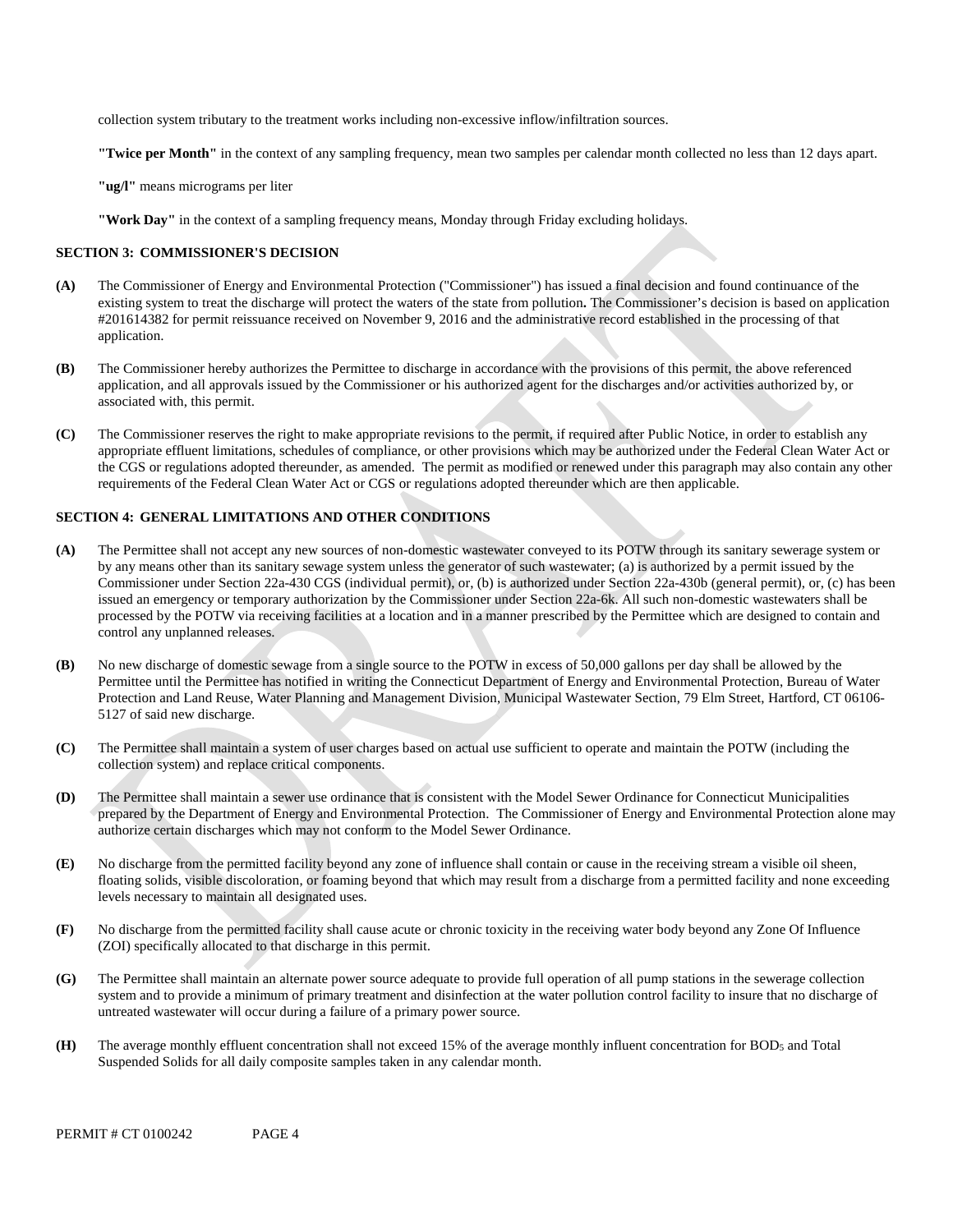- **(I)** Any new or increased amount of sanitary sewage discharge to the sewer system is prohibited where it will cause a dry weather overflow or exacerbate an existing dry weather overflow.
- **(J)** Sludge Conditions
	- **(1)** The Permittee shall comply with all existing federal and state laws and regulations that apply to sewage sludge use and disposal practices, including but not limited to 40 CFR Part 503.
	- **(2)** If an applicable management practice or numerical limitation for pollutants in sewage sludge more stringent than existing federal and state regulations is promulgated under Section 405(d) of the Clean Water Act (CWA), this permit shall be modified or revoked and reissued to conform to the promulgated regulations.
	- **(3)** The Permittee shall give prior notice to the Commissioner of any change(s) planned in the Permittee' sludge use or disposal practice. A change in the Permittee' sludge use or disposal practice may be a cause for modification of the permit.
	- **(4)** Testing for inorganic pollutants shall follow "Test Methods for Evaluating Solid Waste, Physical/Chemical Methods", EPA Publication SW-846 as updated and/or revised.
- **(K)** This permit becomes effective on the 1st day of the month following the date of signature of the Commissioner or designee.
- **(L)** When the arithmetic mean of the average daily flow from the POTW for the previous 180 days exceeds 90% of the design flow rate, the Permittee shall develop and submit within one year, for the review and approval of the Commissioner, a plan to accommodate future increases in flow to the plant. This plan shall include a schedule for completing any recommended improvements and a plan for financing the improvements.
- **(M)** When the arithmetic mean of the average daily BOD5 or TSS loading into the POTW for the previous 180 days exceeds 90% of the design load rate, the Permittee shall develop and submit for the review and approval of the Commissioner within one year, a plan to accommodate future increases in load to the plant. This plan shall include a schedule for completing any recommended improvements and a plan for financing the improvements.
- **(N)** On or before July 31st of each calendar year the main flow meter shall be calibrated by an independent contractor in accordance with the manufacturer's specifications. The actual record of the calibration shall be retained onsite and, upon request, the Permittee shall submit to the Commissioner a copy of that record.
- **(O)** The Permittee shall operate and maintain all processes as installed in accordance with the approved plans and specifications and as outlined in the associated operation and maintenance manual. This includes but is not limited to all preliminary treatment processes, primary treatment processes, recycle pumping processes, anaerobic treatment processes, anoxic treatment processes, aerobic treatment processes, flocculation processes, effluent filtration processes or any other processes necessary for the optimal removal of pollutants. The Permittee shall not bypass or fail to operate any of the aforementioned processes without the written approval of the Commissioner.
- **(P)** The Permittee is hereby authorized to accept septage at the treatment facility; or other locations as approved by the Commissioner.
- **(Q)** The temperature of any discharge shall not increase the temperature of the receiving stream above 83ºF, or, in any case, raise the temperature of the receiving stream by more than 4ºF beyond the permitted zone of influence. The incremental temperature increase in coastal and marine waters is limited to 1.5°F during the period including July, August and September.

### **SECTION 5: SPECIFIC EFFLUENT LIMITATIONS AND MONITORING REQUIREMENTS**

- **(A)** The discharge(s) shall not exceed and shall otherwise conform to the specific terms and conditions listed in this permit. The discharge is restricted by, and shall be monitored in accordance with Tables A through G incorporated in this permit as Attachment 1.
- **(B)** The Permittee shall monitor the performance of the treatment process in accordance with the Monthly Operating Report (MOR) incorporated in this permit as Attachment 2.

#### **SECTION 6: SAMPLE COLLECTION, HANDLING and ANALYTICAL TECHNIQUES**

- **(A)** Chemical Analysis
	- **(1)** Chemical analyses to determine compliance with effluent limits and conditions established in this permit shall be performed using the

PERMIT # CT 0100242 PAGE 5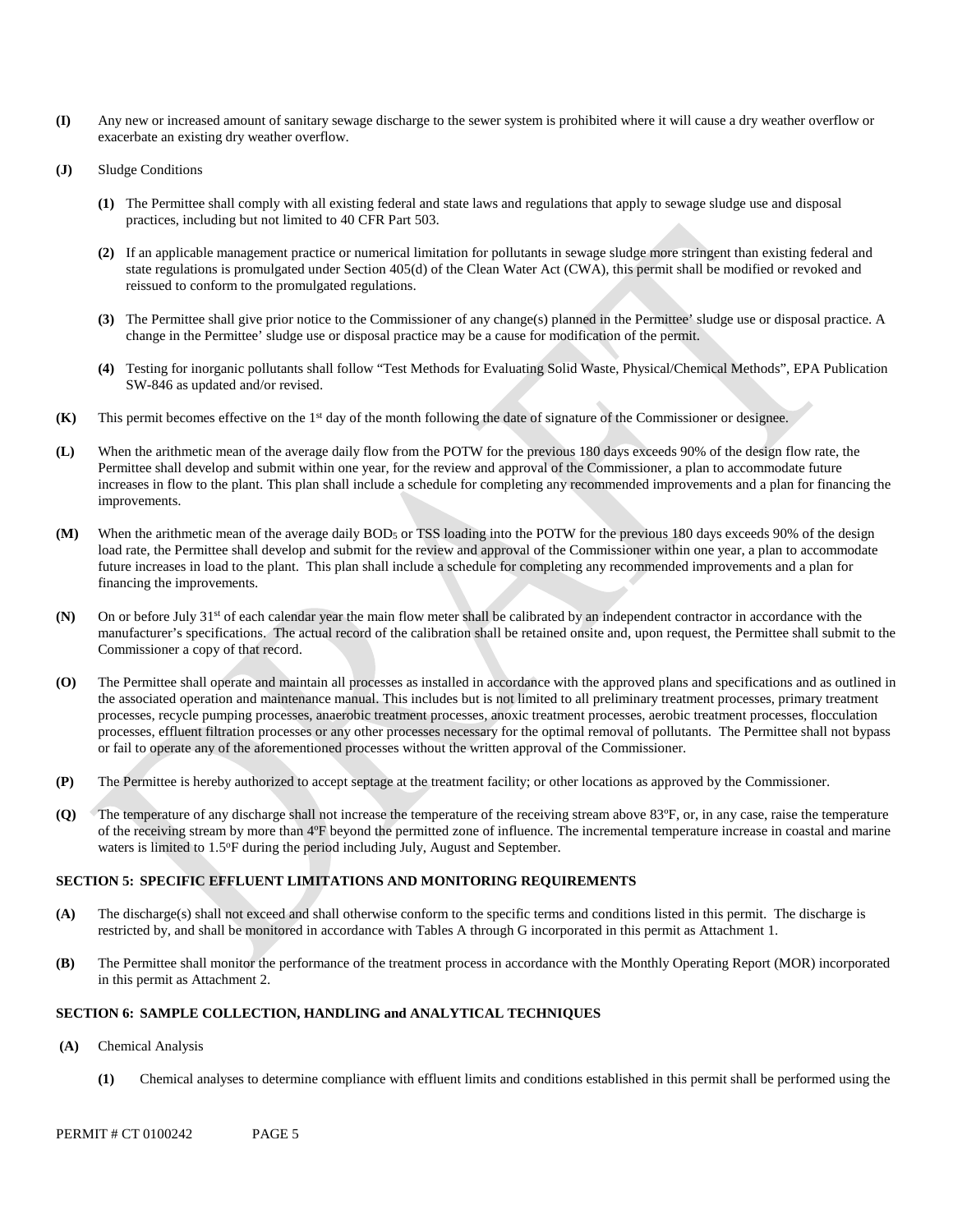methods approved pursuant to the Code of Federal Regulations, Part 136 of Title 40 (40 CFR 136) unless an alternative method has been approved in writing pursuant to 40 CFR 136.4 or as provided in Section 22a-430-3-(j)(7) of the RCSA. Chemicals which do not have methods of analysis defined in 40 CFR 136 or the RCSA shall be analyzed in accordance with methods specified in this permit.

- **(2)** All metals analyses identified in this permit shall refer to analyses for Total Recoverable Metal, as defined in 40 CFR 136 unless otherwise specified.
- **(3)** Grab samples shall be taken during the period of the day when the peak hourly flow is normally experienced.
- **(4)** Samples collected for bacteriological examination shall be collected between the hours of 11 a.m. and 3 p.m. or at that time of day when the peak hourly flow is normally experienced. A chlorine residual sample must be taken at the same time and the results recorded.
- **(5)** The Minimum Levels specified below represent the concentrations at which quantification must be achieved and verified during the chemical analyses for the parameters identified in Attachment 1, Table C. Analyses for these parameters must include check standards within ten percent of the specified Minimum Level or calibration points equal to or less than the specified Minimum Level.

**Parameter**  Arsenic, Total Beryllium, Total Mercury, Total

**Minimum Level**  0.005 mg/l 0.001 mg/l 0.0002 mg/l

- **(6)** The value of each parameter for which monitoring is required under this permit shall be reported to the maximum level of accuracy and precision possible consistent with the requirements of this Section of the permit.
- **(7)** Effluent analyses for which quantification was verified during the analysis at or below the minimum levels specified in this Section and which indicate that a parameter was not detected shall be reported as "less than x" where 'x' is the numerical value equivalent to the analytical method detection limit for that analysis.
- **(8)** Results of effluent analyses which indicate that a parameter was not present at a concentration greater than or equal to the Minimum Level specified for that analysis shall be considered equivalent to zero (0.0) for purposes of determining compliance with effluent limitations or conditions specified in this permit.
- **(B)** Acute Aquatic Toxicity Test
	- **(1)** Samples for monitoring of Acute Aquatic Toxicity shall be collected and handled as prescribed in "Methods for Measuring the Acute Toxicity of Effluents and Receiving Waters to Freshwater and Marine Organisms" (EPA-821-R-02-012).
		- **(a)** Composite samples shall be chilled as they are collected. Grab samples shall be chilled immediately following collection. Samples shall be held at 0 - 6ºC until Acute Aquatic Toxicity testing is initiated.
		- **(b)** Effluent samples shall not be dechlorinated, filtered, or, modified in any way, prior to testing for Acute Aquatic Toxicity unless specifically approved in writing by the Commissioner for monitoring at this facility. Facilities with effluent dechlorination and/or filtration designed as part of the treatment process are not required to obtain approval from the Commissioner.
		- **(c)** Samples shall be taken at the final effluent prior to chlorination for Acute Aquatic Toxicity unless otherwise approved in writing by the Commissioner for monitoring at this facility.
		- **(d)** Chemical analyses of the parameters identified in Attachment 1, Table C shall be conducted on an aliquot of the same sample tested for Acute Aquatic Toxicity.
			- **(i)** At a minimum, pH, salinity, total alkalinity, total hardness, and total residual chlorine shall be measured in the effluent sample and, during Acute Aquatic Toxicity tests, in the highest concentration of the test and in the dilution (control) water at the beginning of the test and at test termination. If total residual chlorine is not detected at test initiation, it does not need to be measured at test termination. Dissolved oxygen, pH, and temperature shall be measured in the control and all test concentrations at the beginning of the test, daily thereafter, and at test termination. Salinity shall be measured in each test concentration at the beginning of the test and at test termination.
		- **(e)** Tests for Acute Aquatic Toxicity shall be initiated within 36 hours of sample collection.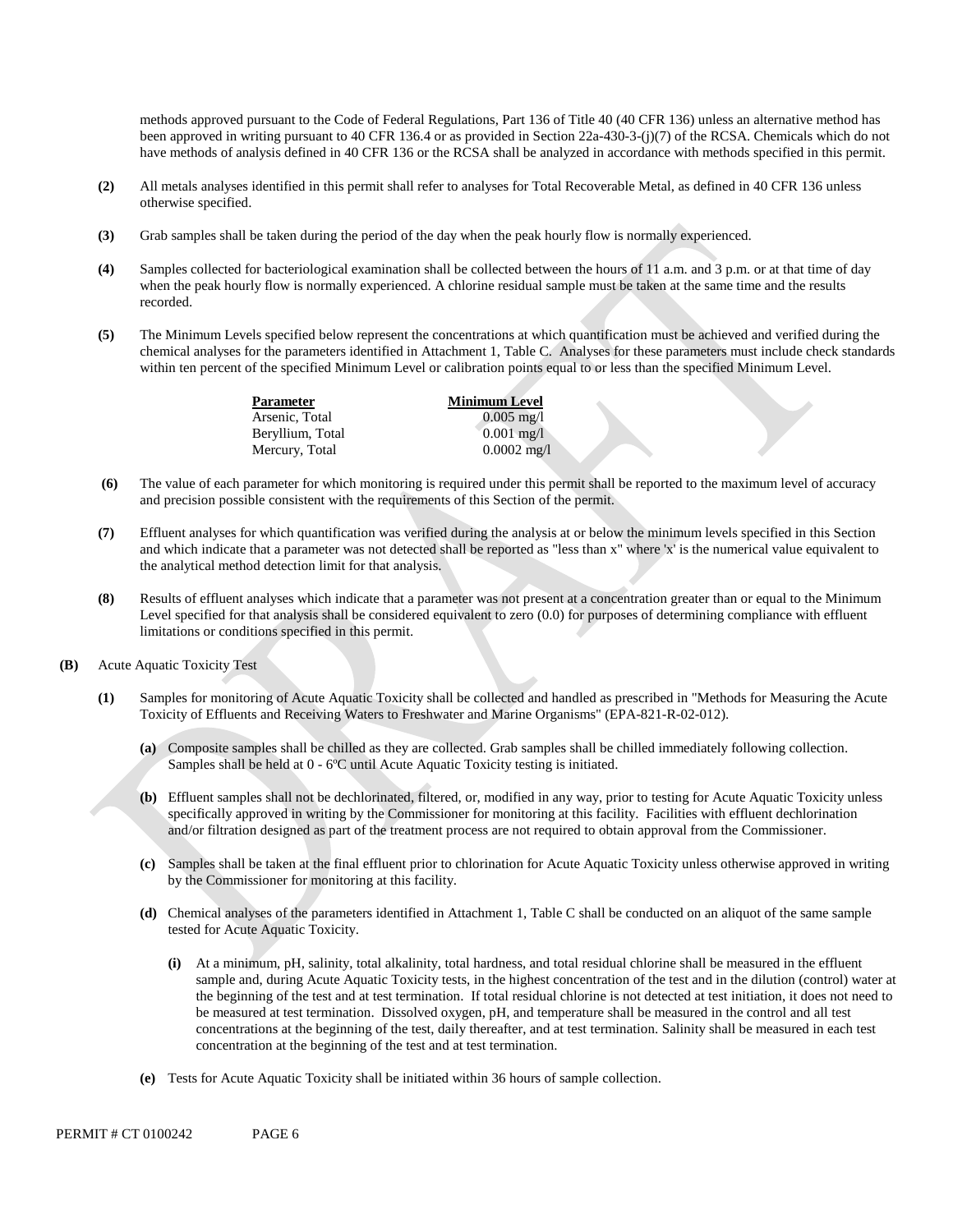- **(2)** Monitoring for Acute Aquatic Toxicity to determine compliance with the permit condition on Acute Aquatic Toxicity (invertebrate) shall be conducted for 48 hours utilizing neonatal (less than 24 hours old) *Daphnia pulex*.
- **(3)** Monitoring for Acute Aquatic Toxicity to determine compliance with the permit condition on Acute Aquatic Toxicity (vertebrate) shall be conducted for 48 hours utilizing larval (1 to 14-day old with no more than 24 hours range in age) *Pimephales promelas*.
- **(4)** Tests for Acute Aquatic Toxicity shall be conducted as prescribed for static non-renewal acute tests in "Methods for measuring the Acute Aquatic Toxicity of Effluents and Receiving Waters to Freshwater and Marine Organisms" (EPA/821-R-02-012), except as specified below.
	- **(a)** For Acute Aquatic Toxicity limits, and for monitoring only conditions, expressed as a NOAEL value, Pass/Fail (single concentration) tests shall be conducted at a specified Critical Test Concentration (CTC) equal to the Aquatic Toxicity limit, (100% in the case of monitoring only conditions), as prescribed in Section 22a-430-3(j)(7)(A)(i) of the RCSA.
	- **(b)** Organisms shall not be fed during the tests.
	- **(c)** Synthetic freshwater prepared with deionized water adjusted to a hardness of 50±5 mg/L as CaCO3 shall be used as dilution water in the tests.
	- **(d)** Copper nitrate shall be used as the reference toxicant.
- **(5)** For monitoring only conditions, toxicity shall be demonstrated when the results of a valid pass/fail Acute Aquatic Toxicity indicates less than 90% survival in the effluent at the CTC (100%).
- **(C)** Chronic Aquatic Toxicity Test for Estuarine or Marine Discharges
	- **(1)** Chronic Aquatic Toxicity testing of the discharge shall be conducted annually during July, August, or September of each year.
	- *Mysidopsis bahia,* survival, growth and reproduction. **(2)** Chronic Aquatic Toxicity testing shall be performed on the discharge in accordance with the test methodology established in "Short-Term Methods for Estimating The Chronic Toxicity of Effluents and Receiving Water to Marine and Estuarine Organisms" (EPA-821-R-02-014) as referenced in 40 CFR 136 for sheepshead minnow, *Cyprinodon variegates,* survival and growth and mysid,
		- **(a)** Chronic Aquatic Toxicity tests shall utilize a minimum of five effluent dilutions prepared using a dilution factor of 0.5 (100% effluent, 50% effluent, 25% effluent, 12.5% effluent, 6.25% effluent).
		- **(b)** Thames River water collected immediately upstream of the area influenced by the discharge (with the outgoing tide) shall be used as control (0% effluent) and dilution water in the toxicity tests.
		- **(c)** A laboratory water control consisting of synthetic seawater prepared in accordance with EPA-821-R-02-014 shall be used as an additional control (0% effluent) in the toxicity tests.
		- for test solution renewal on day 3 and day 4 of the test; and day 4, for test solution renewal for the remainder of the test. Samples shall not be pH or hardness adjusted, or chemically altered in any way. **(d)** Daily composite samples of the discharge (final effluent following disinfection) and grab samples of the Thames River, for use as site water control and dilution water, shall be collected on day 0 for test solution renewal on day 1 and day 2 of the test; day 2,
	- **(3)** All samples of the discharge and Thames River water used in the Chronic Aquatic Toxicity test shall, at a minimum, be analyzed and results reported in accordance with the provisions listed in Section 6(A) of this permit for the parameters listed in Attachment 1, Table C included herein, excluding Acute Aquatic Toxicity organism testing.

### **SECTION 7: RECORDING AND REPORTING REQUIREMENTS**

**(A)** The Permittee and/or the Signatory Authority shall continue to report the results of chemical analyses and any aquatic toxicity test required above in Section 5 and the referenced Attachment 1 by electronic submission of DMRs under this permit to the Department using NetDMR. The report shall include a detailed explanation of any violations of the limitations specified. DMRs shall be submitted electronically to the Department no later than the 15th day of the month following the month in which samples are collected.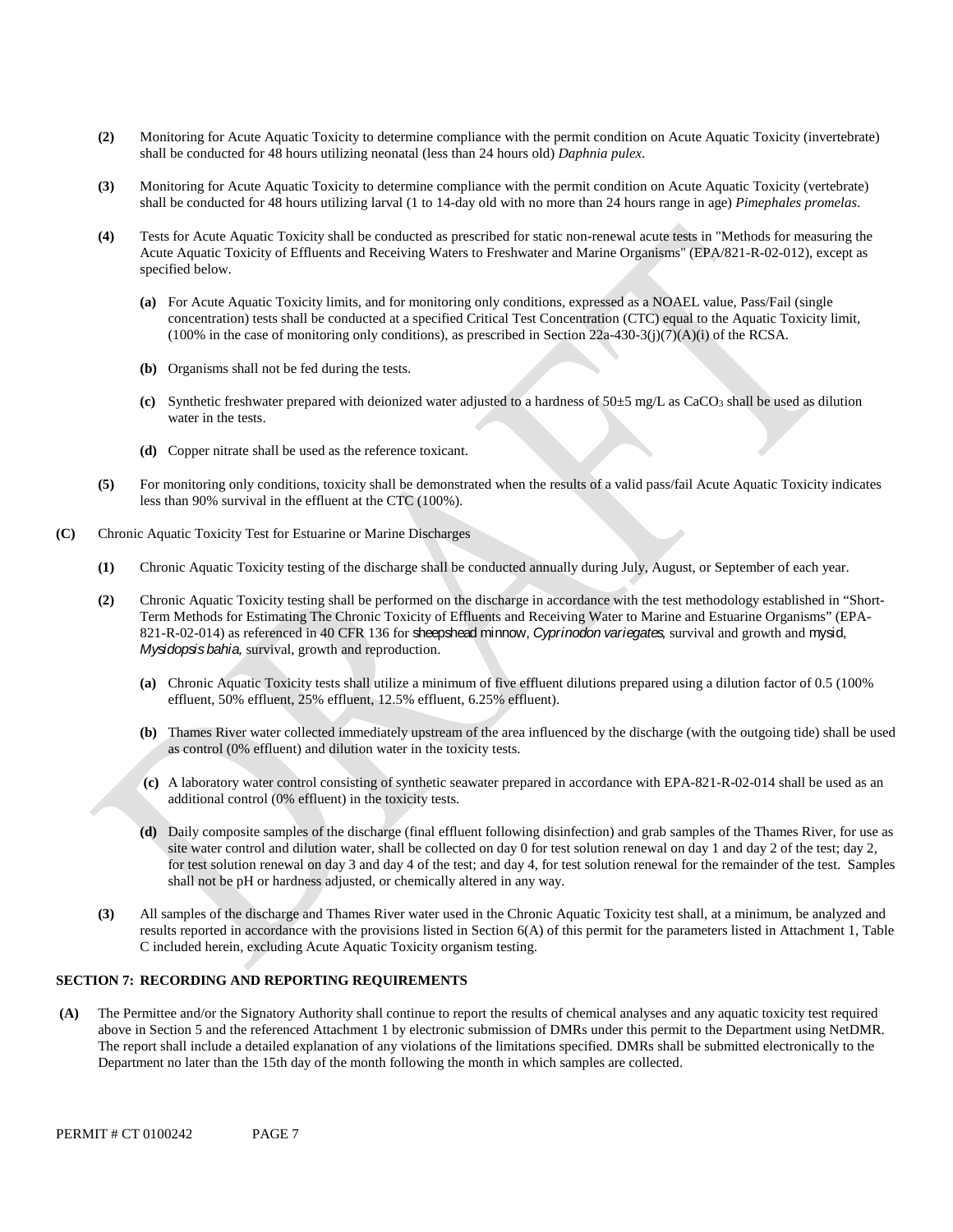- **(1)** For composite samples, from other than automatic samplers, the instantaneous flow and the time of each aliquot sample collection shall be recorded and maintained at the POTW**.**
- **(B)** Complete and accurate test data, including percent survival of test organisms in each replicate test chamber, LC50 values and 95% confidence intervals for definitive test protocols, and all supporting chemical/physical measurements performed in association with any aquatic toxicity test, shall be entered on the Aquatic Toxicity Monitoring Report form (ATMR) and sent to the Bureau of Water Protection and Land Reuse at the address specified above in Section 7 (A) of this permit by the 15<sup>th</sup> day of the month following the month in which samples are collected.
- **(C)** The results of the process monitoring required above in Section 5 shall be entered on the Monthly Operating Report (MOR) form, included herein as Attachment 2, and reported to the Bureau of Water Protection and Land Reuse. The MOR report shall also be accompanied by a detailed explanation of any violations of the limitations specified. The MOR, must be received at the address specified above in Section 7 (A) of this permit by the 15th day of the month following the month in which the data and samples are collected.
- **(D)** A complete and thorough report of the results of the chronic toxicity monitoring outlined in Section 6(C) shall be prepared as outlined in Section 10 of EPA-821-R-02-[013 (for freshwater)] [014 for estuarine and marine waters)] and submitted to the Department for review on or before December 31 of each calendar year to the address specified above in Section 7 (A) of this permit.
- **(E)** NetDMR Reporting Requirements
	- **(1)** The Permittee and/or the Signatory Authority shall electronically submit DMRs and reports required under this permit to the Department using NetDMR in satisfaction of the DMR submission requirement of this permit. DMRs shall be submitted electronically to the Department no later than the 15th day of the month following the completed reporting period.

### **SECTION 8: RECORDING AND REPORTING OF VIOLATIONS, ADDITIONAL TESTING REQUIREMENTS, BYPASSES, MECHANICAL FAILURES, AND MONITORING EQUIPMENT FAILURES**

- **(A)** If any Acute Aquatic Toxicity sample analysis indicates toxicity, or that the test was invalid, an additional sample of the effluent shall be collected and tested for Acute Aquatic Toxicity and associated chemical parameters, as described above in Section 5 and Section 6, and the results reported to the Bureau of Water Protection and Land Reuse (Attn: Aquatic Toxicity) via the ATMR form (see Section 7 (B)) within 30 days of the previous test. These test results shall also be reported on the next month's DMR report pursuant to Section 7 (A). The results of all toxicity tests and associated chemical parameters, valid and invalid, shall be reported.
- **(B)** If any two consecutive Acute Aquatic Toxicity test results or any three Acute Aquatic Toxicity test results in a twelve month period indicates toxicity, the Permittee shall immediately take all reasonable steps to eliminate toxicity wherever possible and shall submit a report, to the Bureau of Water Protection and Land Reuse (Attn: Aquatic Toxicity), for the review and written approval of the Commissioner in accordance with Section 22a-430-3(j)(10)(c) of the RCSA describing proposed steps to eliminate the toxic impact of the discharge on the receiving water body. Such a report shall include a proposed time schedule to accomplish toxicity reduction and the Permittee shall comply with any schedule approved by the Commissioner.

### **(C)** Sewage Right-to-Know Electronic Bypass Reporting - **IF ALREADY BEING DONE - PLEASE CHECK WITH ANN**

**(1)** Section 22a-430-3(k) of the RCSA shall apply in all instances of bypass including a bypass of the treatment plant or a component of the sewage collection system planned during required maintenance. The Department of Energy and Environmental Protection, Bureau of Water Protection and Land Reuse, Water Planning and Management Division, Municipal Wastewater, the Department of Public Health, Water Supply Section and Recreation Section, and the local Director of Health shall be notified within 2 hours of the Permittee learning of the event via online reporting in a format approved by the Commissioner. A final incident report shall be submitted to the Department of Energy and Environmental Protection, Bureau of Water Protection and Land Reuse, Water Planning and Management Division, Municipal Wastewater within five days of the Permittee learning of each occurrence of a discharge or bypass of untreated or partially treated sewage via online reporting in a format approved by the Commissioner.

If the online reporting system is nonfunctional, then the Permittee shall notify DEEP via telephone during normal business hours (8:30 a.m. to 4:30 p.m. Monday through Friday) at (860) 424-3704 or after hours to the DEEP Emergency Response Unit at (860) 424-3338 and the Department of Public Health at (860) 509-8000 with the final incident report being submitted online.

**(D)** Section 22a-430-3(j) 11 (D) of the RCSA shall apply in the event of any noncompliance with a maximum daily limit and/or any noncompliance that is greater than two times any permit limit. The Permittee shall notify in the same manner as in paragraph C (1) of this Section, the Department of Energy and Environmental Protection, Bureau of Water Protection and Land Reuse, Water Planning and Management Division, Municipal Wastewater Section except, if the online reporting system is nonfunctional and the noncompliance occurs outside normal working hours (8:30 a.m. to 4:30 p.m. Monday through Friday) the Permittee may wait to make the verbal report until 10:30 am of the next business day after learning of the noncompliance.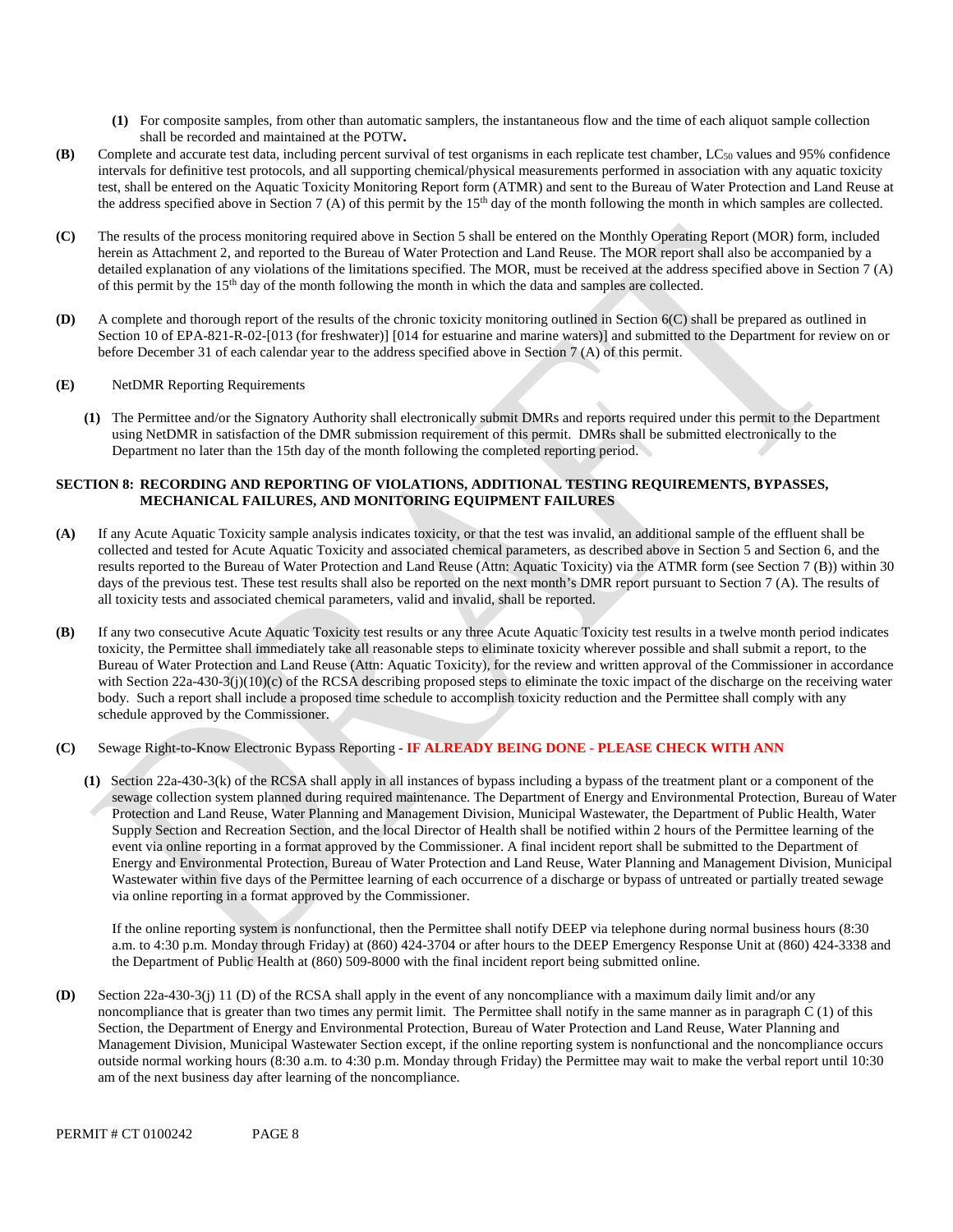- **(E)** Section 22a-430-3(j) 8 of the RCSA shall apply in all instances of monitoring equipment failures that prevent meeting the requirements in this permit. In the event of any such failure of the monitoring equipment including, but not limited to, loss of refrigeration for an autosampler or lab refrigerator or loss of flow proportion sampling ability, the Permittee shall notify in the same manner as in paragraph C (1) of this Section, the Department of Energy and Environmental Protection, Bureau of Water Protection and Land Reuse, Water Planning and Management Division, Municipal Wastewater Section except, if the online reporting system is nonfunctional and the failure occurs outside normal working hours (8:30 a.m. to 4:30 p.m. Monday through Friday) the Permittee may wait to make the verbal report until 10:30 am of the next business day after learning of the failure.
- **(F)** In addition to the reporting requirements contained in Section 22a-430-3(i), (j), and (k) of the Regulations of Connecticut State Agencies, the Permittee shall notify in the same manner as in paragraph C (1) of this Section, the Department of Energy and Environmental Protection, Bureau of Water Protection and Land Reuse, Water Planning and Management Division, Municipal Wastewater concerning the failure of any major component of the treatment facilities which the Permittee may have reason to believe would result in an effluent violation.

This permit is hereby issued on

\_\_\_\_\_\_\_\_\_\_\_\_\_\_\_\_\_\_\_\_\_\_\_\_\_\_\_\_ Betsey Wingfield Bureau Chief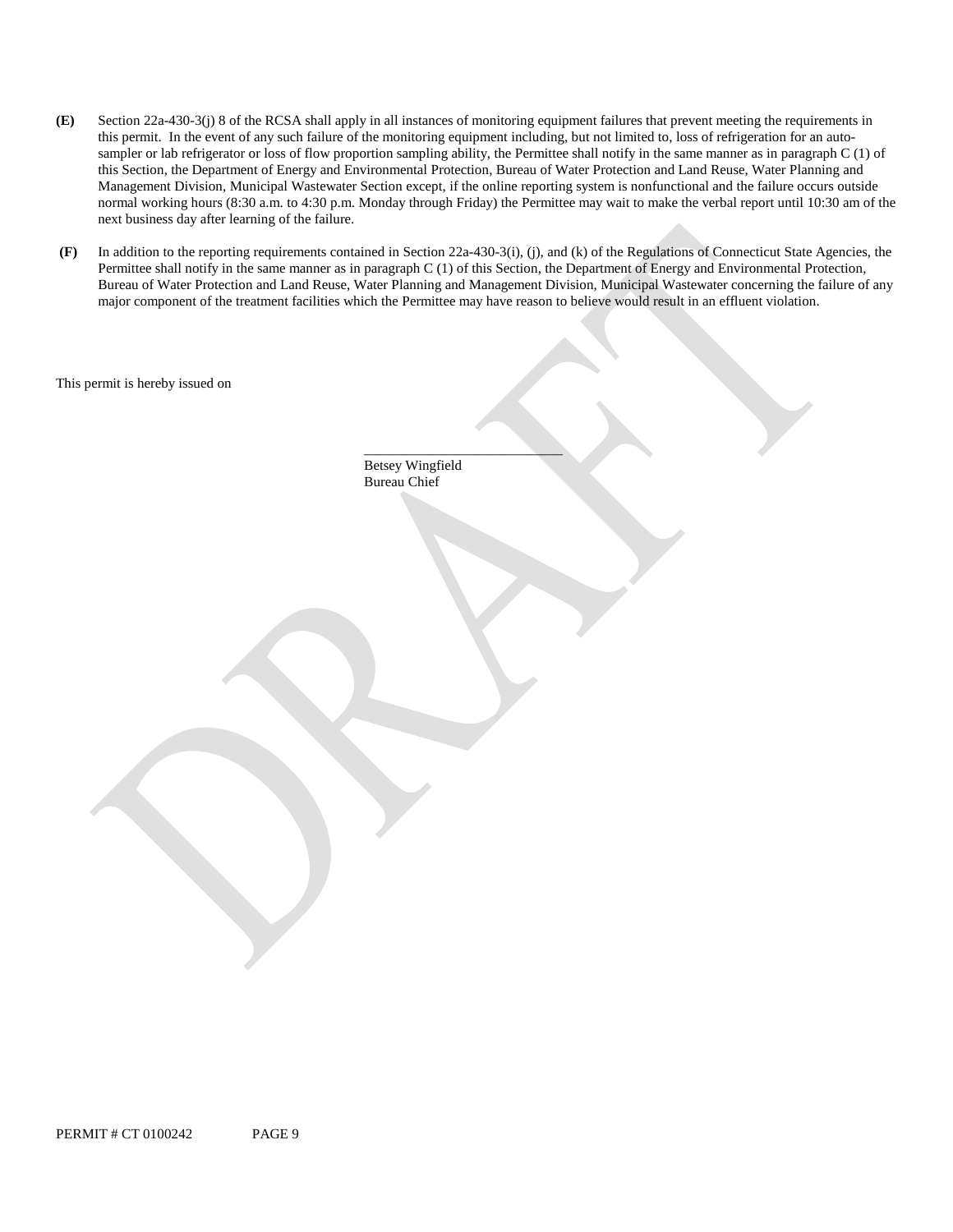# ATTACHMENT 1

Tables A through G

PERMIT # CT 0100242 PAGE 10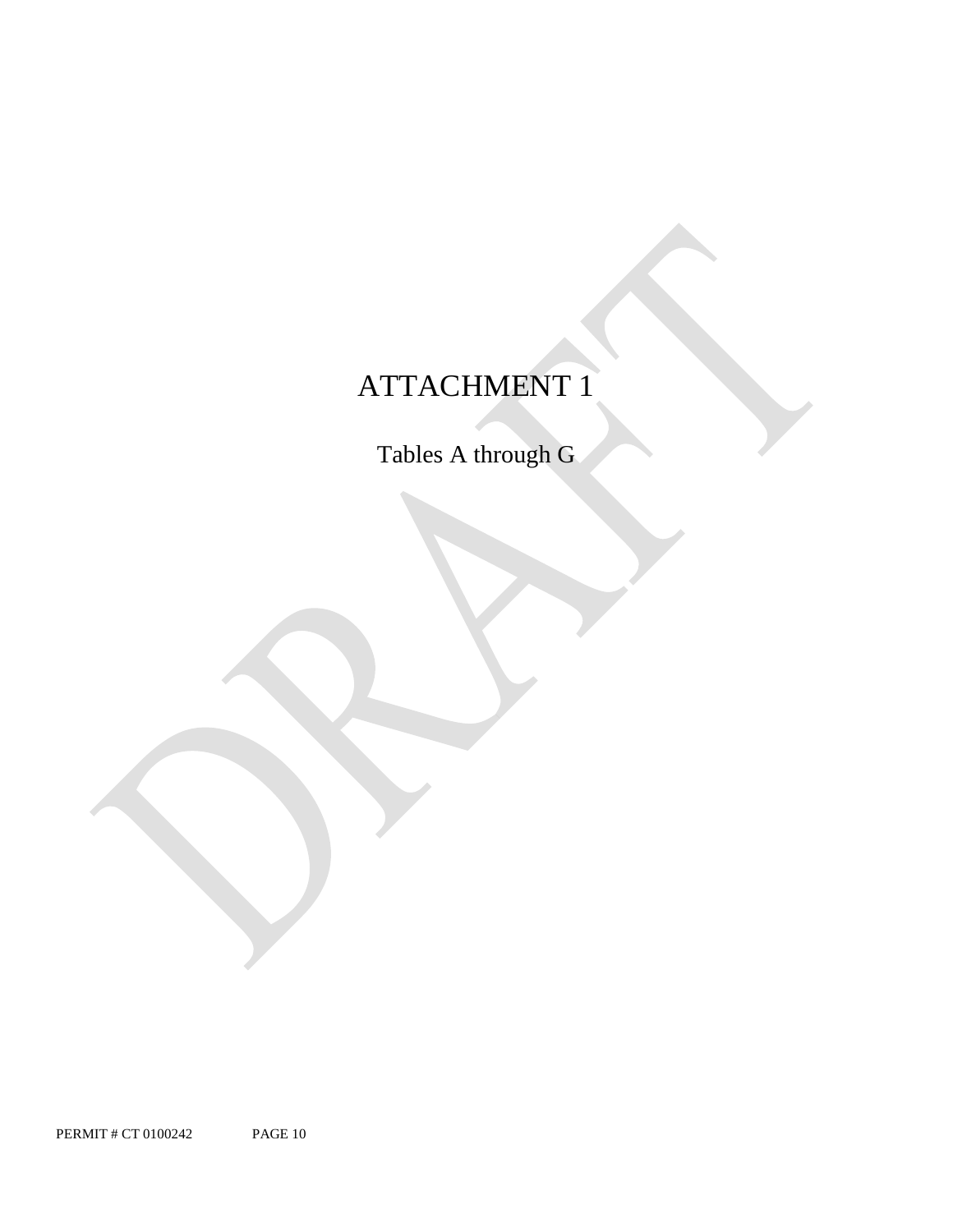# **TABLE A**

**Allen** 

| Discharge Serial Number (DSN): 001-1                            |                                                 |                                         |                         |                              |                                                                           | Monitoring Location: 1                    |                                                      |                |                                                   |  |  |  |
|-----------------------------------------------------------------|-------------------------------------------------|-----------------------------------------|-------------------------|------------------------------|---------------------------------------------------------------------------|-------------------------------------------|------------------------------------------------------|----------------|---------------------------------------------------|--|--|--|
|                                                                 |                                                 |                                         |                         |                              |                                                                           |                                           |                                                      |                |                                                   |  |  |  |
|                                                                 |                                                 |                                         |                         |                              |                                                                           |                                           |                                                      |                |                                                   |  |  |  |
|                                                                 |                                                 |                                         |                         |                              |                                                                           |                                           |                                                      |                |                                                   |  |  |  |
|                                                                 |                                                 | <b>FLOW/TIME BASED MONITORING</b>       |                         |                              |                                                                           | <b>INSTANTANEOUS</b><br><b>MONITORING</b> |                                                      |                | <b>Minimum</b><br>Level                           |  |  |  |
| <b>Units</b>                                                    | Average<br><b>Monthly</b><br>Limit              | <b>Maximum</b><br><b>Daily</b><br>Limit | <b>Sample</b><br>Freq.  | <b>Sample</b><br>type        | <b>Instantaneous</b><br>Limit or<br><b>Required</b><br>Range <sup>2</sup> | <b>Sample</b><br>Freq.                    | <b>Sample</b><br><b>Type</b>                         |                | <b>Analysis</b><br><b>See</b><br><b>Section 6</b> |  |  |  |
| mg/l                                                            | NA                                              | <b>NA</b>                               | $\rm NR$                | NA                           | $-----$                                                                   | Monthly                                   | Grab                                                 | <b>MOR</b>     |                                                   |  |  |  |
| mg/l                                                            | 30                                              | 50                                      | 3/Week                  | Daily Composite              | <b>NA</b>                                                                 | NR                                        | <b>NA</b>                                            | <b>DMR/MOR</b> |                                                   |  |  |  |
| mg/l                                                            | NA                                              | <b>NA</b>                               | NR                      | <b>NA</b>                    | $0.2 - 1.5$                                                               | 4/ Work Day                               | Grab                                                 | <b>DMR/MOR</b> |                                                   |  |  |  |
| Colonies<br>per100 ml                                           | NA                                              | <b>NA</b>                               | <b>NR</b>               | <b>NA</b>                    | See remark (B)<br>below                                                   | $3$ /week                                 | Grab                                                 | DMR/MOR        |                                                   |  |  |  |
| Percent of<br>samples<br>exceeding<br>260 colonies<br>per100 ml | ------                                          | <b>NA</b>                               | $\rm NR$                | NA                           | $\leq 10$                                                                 | $3$ /week                                 | Grab                                                 | <b>DMR/MOR</b> |                                                   |  |  |  |
| Colonies<br>per100 ml                                           | <b>NA</b>                                       | <b>NA</b>                               | $\rm NR$                | NA                           | 500                                                                       | $3$ /week                                 | Grab                                                 | <b>DMR/MOR</b> |                                                   |  |  |  |
| MGD                                                             | ------                                          | $- - - - - -$                           | Continuous <sup>3</sup> | <b>Average Daily</b><br>Flow | <b>NA</b>                                                                 | <b>NR</b>                                 | <b>NA</b>                                            | <b>DMR/MOR</b> |                                                   |  |  |  |
| mg/l                                                            | <b>NA</b>                                       | ------                                  | Monthly                 | Daily Composite              | <b>NA</b>                                                                 | <b>NR</b>                                 | <b>NA</b>                                            | <b>MOR</b>     |                                                   |  |  |  |
| mg/l                                                            | <b>NA</b>                                       | ------                                  | Monthly                 | Daily Composite              | <b>NA</b>                                                                 | <b>NR</b>                                 | <b>NA</b>                                            | <b>MOR</b>     |                                                   |  |  |  |
| mg/1                                                            | <b>NA</b>                                       | $--- -$                                 | Monthly                 | Daily Composite              | NA                                                                        | NR                                        | NA                                                   | <b>MOR</b>     |                                                   |  |  |  |
| mg/l                                                            | NA                                              | ------                                  | Monthly                 | Daily Composite              | <b>NA</b>                                                                 | <b>NR</b>                                 | <b>NA</b>                                            | <b>MOR</b>     |                                                   |  |  |  |
| mg/l                                                            | <b>NA</b>                                       | ------                                  | Monthly                 | Daily Composite              | <b>NA</b>                                                                 | NR                                        | <b>NA</b>                                            | <b>MOR</b>     |                                                   |  |  |  |
| mg/1                                                            | <b>NA</b>                                       | <b>NA</b>                               | $\rm NR$                | <b>NA</b>                    | ------                                                                    | Work Day                                  | Grab                                                 | <b>MOR</b>     |                                                   |  |  |  |
| S.U.                                                            | <b>NA</b>                                       | <b>NA</b>                               | <b>NR</b>               | NA                           | $6 - 9$                                                                   | Work Day                                  | Grab                                                 | <b>DMR/MOR</b> |                                                   |  |  |  |
| mg/l                                                            | NA                                              | ------                                  | Monthly                 | Daily Composite              | <b>NA</b>                                                                 | NR.                                       | <b>NA</b>                                            | <b>MOR</b>     |                                                   |  |  |  |
|                                                                 | Monitoring Location Description: Final Effluent |                                         |                         |                              |                                                                           |                                           | In-stream Waste Concentration (IWC): 1 % (allocated) |                | <b>REPORT</b><br><b>FORM</b>                      |  |  |  |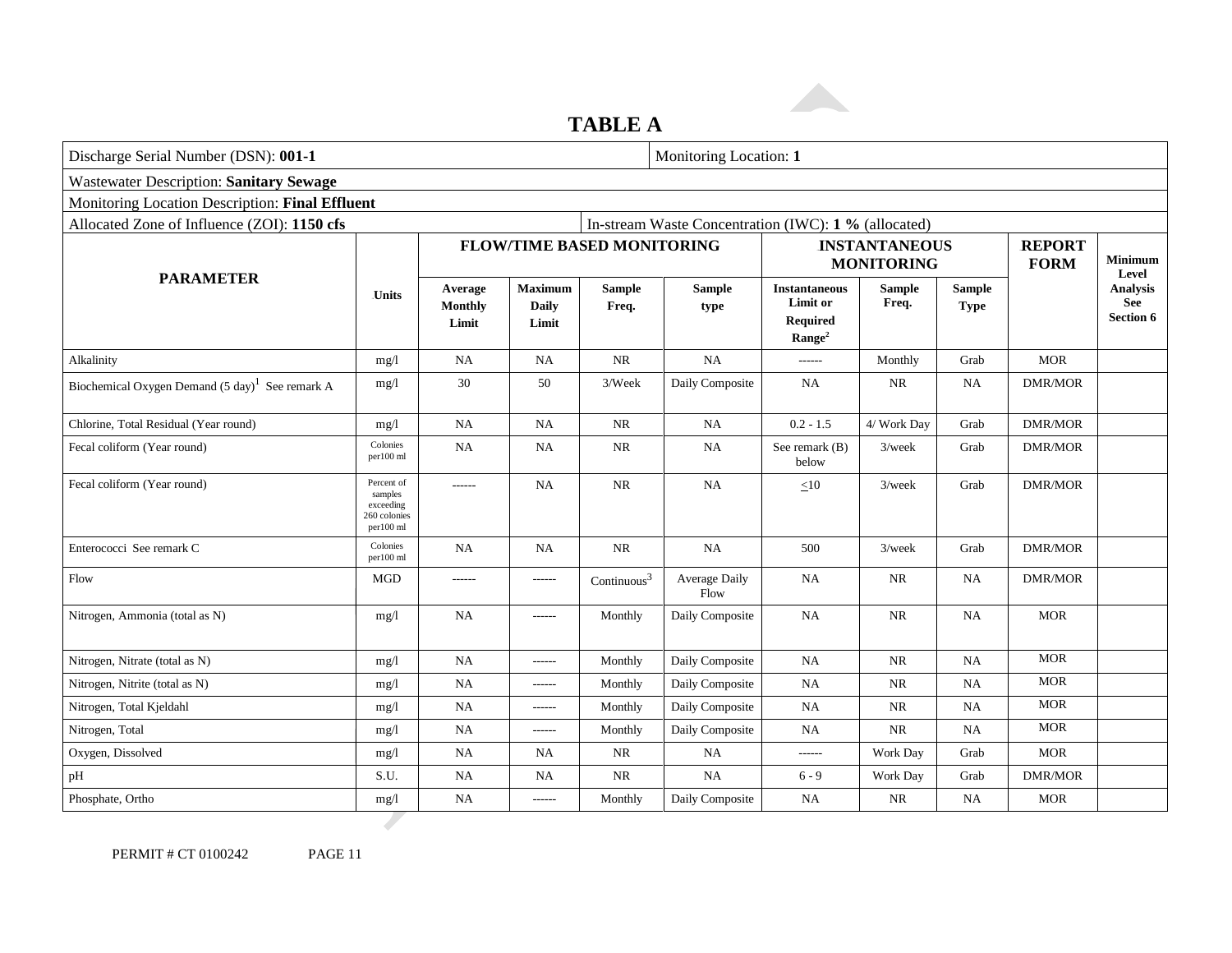| Phosphorus, Total                                    | mg/l       | <b>NA</b> | $- - - - - -$ | Monthly   | Daily Composite | <b>NA</b>     | <b>NR</b>      | <b>NA</b> | <b>DMR/MOR</b> |  |
|------------------------------------------------------|------------|-----------|---------------|-----------|-----------------|---------------|----------------|-----------|----------------|--|
| Solids, Settleable                                   | m1/1       | <b>NA</b> | <b>NA</b>     | <b>NR</b> | <b>NA</b>       | $-----1$      | Work Day       | Grab      | <b>MOR</b>     |  |
| Solids, Total Suspended <sup>1</sup><br>See remark A | mg/l       | 30        | 50            | $3$ /week | Daily Composite | <b>NA</b>     | N <sub>A</sub> | <b>NA</b> | DMR/MOR        |  |
| Temperature                                          | $O_{17}$   | NA        | <b>NA</b>     | <b>NR</b> | NA              | ------        | Work Day       | Grab      | <b>MOR</b>     |  |
| Turbidity                                            | <b>NTU</b> | <b>NA</b> | <b>NA</b>     | <b>NR</b> | NA              | $- - - - - -$ | Work Day       | Grab      | <b>MOR</b>     |  |

#### **FABLE A – CONDITIONS**

#### **Footnotes:**

**<sup>1</sup>**The discharge shall not exceed an average monthly 30 mg/l or a maximum daily 50 mg/l**.** 

**<sup>2</sup>**The instantaneous limits in this column are minimum and maximum limits except for fecal coliform and Enterococci which are maximum limits.

<sup>3</sup> The Permittee shall record and report on the monthly operating report the minimum, maximum and total flow for each day of discharge and the average daily flow for each sampling month. The Permittee shall report, on the discharge monitoring report, the average daily flow and maximum daily flow for each sampling month.

#### **Remarks:**

**(A)** The Average Weekly discharge Limitation for BOD5 and Total Suspended Solids shall be 1.5 times the Average Monthly Limit listed above.

**(B)** The geometric mean of the Fecal coliform bacteria values for the effluent samples collected in a period of a calendar month shall not exceed 88 per 100 milliliters.

**(C)** The geometric mean of the Enterococci bacteria values for the effluent samples collected in a period of a calendar month shall not exceed 35 per 100 milliliters.

PERMIT # CT 0100242 PAGE 12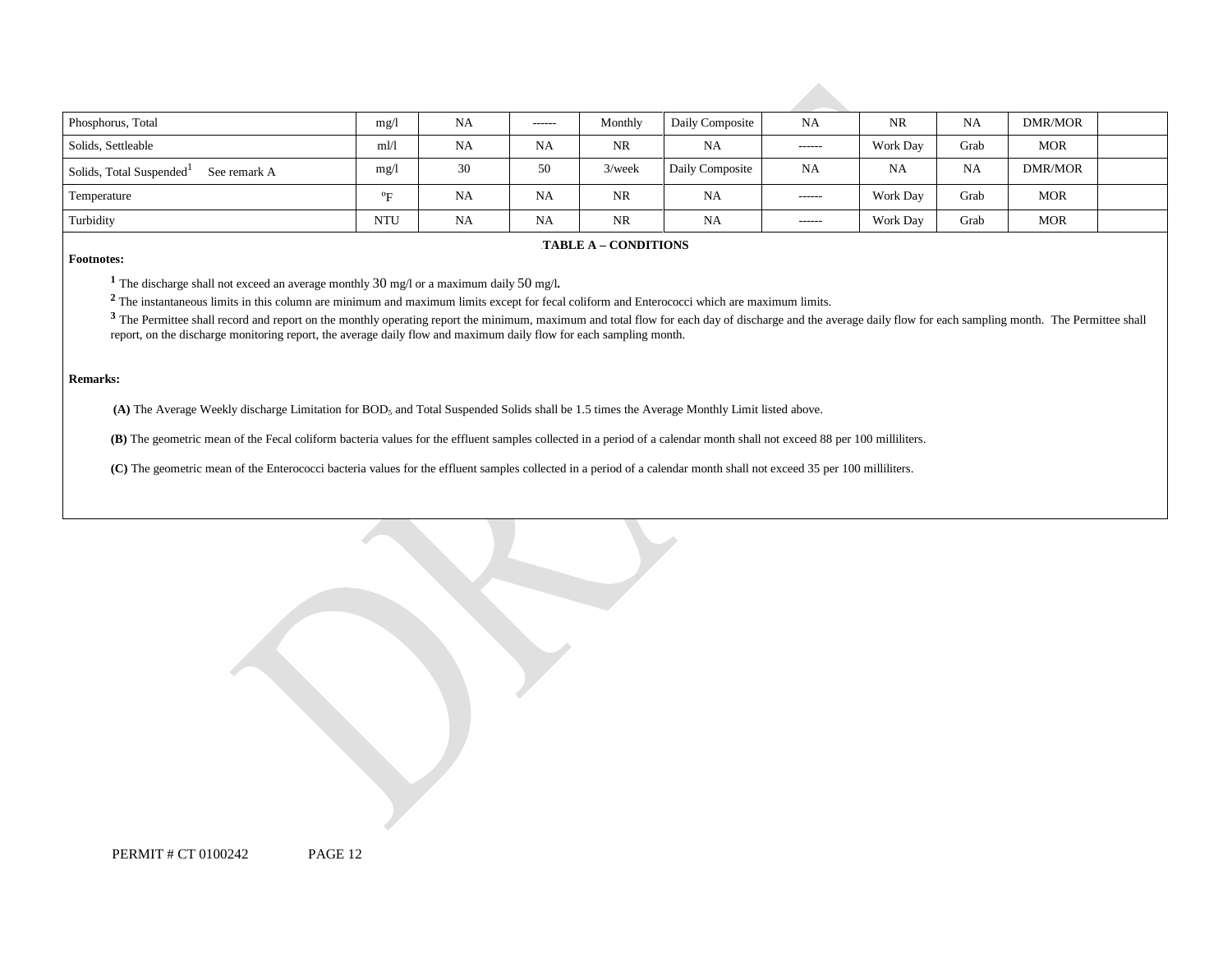### **TABLE B**

| Discharge Serial Number (DSN): 001-1                                                                                                                                                                                  |                    |  | Monitoring Location: $K$             |                                                      |                         |                              |  |  |  |
|-----------------------------------------------------------------------------------------------------------------------------------------------------------------------------------------------------------------------|--------------------|--|--------------------------------------|------------------------------------------------------|-------------------------|------------------------------|--|--|--|
| Wastewater Description: Sanitary Sewage                                                                                                                                                                               |                    |  |                                      |                                                      |                         |                              |  |  |  |
| Monitoring Location Description: Final Effluent                                                                                                                                                                       |                    |  |                                      |                                                      |                         |                              |  |  |  |
| Allocated Zone of Influence (ZOI): 1150 cfs                                                                                                                                                                           |                    |  |                                      | In-stream Waste Concentration (IWC): 1 % (allocated) |                         |                              |  |  |  |
| <b>PARAMETER</b>                                                                                                                                                                                                      | <b>Units</b>       |  |                                      | <b>FLOW/TIME BASED MONITORING</b>                    |                         | <b>REPORT</b><br><b>FORM</b> |  |  |  |
|                                                                                                                                                                                                                       |                    |  | Average<br>Monthly<br><b>Minimum</b> | <b>Sample</b><br>Freq.                               | <b>Sample</b><br>type   |                              |  |  |  |
| Biochemical Oxygen Demand (5 day) Percent Removal                                                                                                                                                                     | $%$ of<br>Influent |  | 85                                   | $3$ /week                                            | Calculated <sup>2</sup> | <b>DMR</b>                   |  |  |  |
| Solids, Total Suspended Percent Removal <sup>1</sup>                                                                                                                                                                  | $%$ of<br>Influent |  | 85                                   | $3$ /week                                            | Calculated <sup>2</sup> | <b>DMR</b>                   |  |  |  |
| <b>TABLE B - CONDITIONS</b><br><b>Footnotes:</b><br>The discharge shall be less than or equal to 15% of the average monthly influent BOD5 and total suspended solids (Table E, Monitoring Location<br>$\mathbf{G}$ ). |                    |  |                                      |                                                      |                         |                              |  |  |  |

<sup>2</sup> Calculated based on the average monthly results described in Table A. Removal efficiency =  $\frac{m\pi\epsilon_0}{r}$  and  $\frac{m\pi}{r}$  and  $\frac{m\pi}{r}$   $\frac{m\pi}{r}$   $\frac{m\pi}{r}$   $\frac{m\pi}{r}$   $\frac{m\pi}{r}$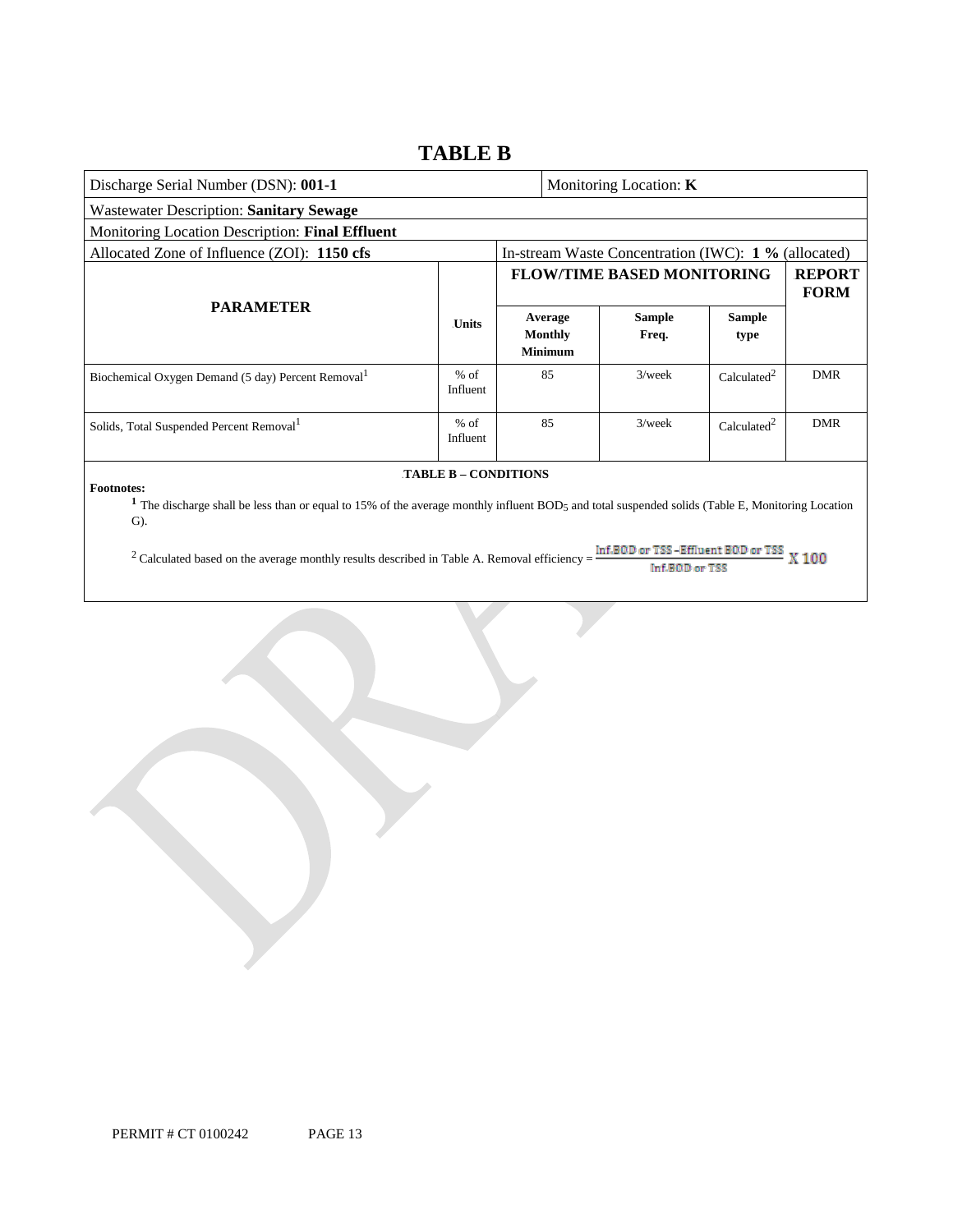| Discharge Serial Number (DSN): 001-1                                  |                  | Monitoring Location: T                               |                                     |                              |                          |                                                          |
|-----------------------------------------------------------------------|------------------|------------------------------------------------------|-------------------------------------|------------------------------|--------------------------|----------------------------------------------------------|
| Wastewater Description: Sanitary Sewage                               |                  |                                                      |                                     |                              |                          |                                                          |
| Monitoring Location Description: Final Effluent prior to Chlorination |                  |                                                      |                                     |                              |                          |                                                          |
| Allocated Zone of Influence (ZOI): 1150 cfs                           |                  | In-stream Waste Concentration (IWC): 1 % (allocated) |                                     |                              |                          |                                                          |
| <b>PARAMETER</b>                                                      | Units            | <b>Maximum</b><br><b>Daily</b><br>Limit              | <b>Sampling</b><br><b>Frequency</b> | <b>Sample</b><br><b>Type</b> | <b>Reporting</b><br>form | <b>Minimum</b><br><b>Level Analysis</b><br>See Section 6 |
| Aluminum, Total                                                       | mg/1             | -------                                              | Quarterly                           | Daily Composite              | <b>ATMR/DMR</b>          |                                                          |
| Antimony, Total                                                       | mg/1             | ------                                               | Quarterly                           | Daily Composite              | <b>ATMR/DMR</b>          |                                                          |
| NOAEL Static 48Hr Acute D. Pulex <sup>1</sup>                         | %<br>survival    | ------                                               | Quarterly                           | Daily Composite              | <b>ATMR/DMR</b>          |                                                          |
| NOAEL Static 48Hr Acute Pimephales <sup>1</sup>                       | $\%$<br>survival |                                                      | Quarterly                           | Daily Composite              | <b>ATMR/DMR</b>          |                                                          |
| Arsenic, Total                                                        | mg/1             |                                                      | Quarterly                           | Daily Composite              | <b>ATMR/DMR</b>          | $\frac{1}{2}$                                            |
| Beryllium, Total                                                      | mg/1             | ------                                               | Quarterly                           | Daily Composite              | <b>ATMR/DMR</b>          | $\ast$                                                   |
| BOD <sub>5</sub>                                                      | mg/1             |                                                      | Quarterly                           | Daily Composite              | <b>ATMR/DMR</b>          |                                                          |
| Cadmium, Total                                                        | mg/1             | ------                                               | Quarterly                           | Daily Composite              | <b>ATMR/DMR</b>          |                                                          |
| Chromium, Hexavalent                                                  | mg/1             |                                                      | Quarterly                           | Daily Composite              | <b>ATMR/DMR</b>          |                                                          |
| Chromium, Total                                                       | mg/1             | ------                                               | Quarterly                           | Daily Composite              | <b>ATMR/DMR</b>          |                                                          |
| Chlorine, Total Residual                                              | mg/1             | ------                                               | Quarterly                           | Daily Composite              | ATMR/DMR                 |                                                          |
| Copper, Total                                                         | mg/1             | ------                                               | Quarterly                           | Daily Composite              | <b>ATMR/DMR</b>          |                                                          |
| Cyanide, Amenable                                                     | mg/1             | ------                                               | Quarterly                           | Daily Composite              | ATMR/DMR                 |                                                          |
| Cyanide, Total                                                        | mg/1             | ------                                               | <b>Quarterly</b>                    | Daily Composite              | <b>ATMR/DMR</b>          |                                                          |
| Iron, Total                                                           | mg/1             |                                                      | Quarterly                           | Daily Composite              | <b>ATMR/DMR</b>          |                                                          |
| Lead, Total                                                           | mg/1             | ------                                               | <b>Quarterly</b>                    | Daily Composite              | <b>ATMR/DMR</b>          |                                                          |
| Mercury, Total                                                        | mg/1             | ------                                               | Quarterly                           | Daily Composite              | <b>ATMR/DMR</b>          | $\ast$                                                   |
| Nickel, Total                                                         | mg/1             | ------                                               | <b>Quarterly</b>                    | Daily Composite              | <b>ATMR/DMR</b>          |                                                          |
| Nitrogen, Ammonia (total as N)                                        | mg/1             | ------                                               | Quarterly                           | Daily Composite              | <b>ATMR/DMR</b>          |                                                          |
| Nitrogen, Nitrate, (total as N)                                       | mg/1             | ------                                               | Quarterly                           | Daily Composite              | <b>ATMR/DMR</b>          |                                                          |
| Nitrogen, Nitrite, (total as N)                                       | mg/1             | ------                                               | Quarterly                           | Daily Composite              | <b>ATMR/DMR</b>          |                                                          |
| Phosphorus, Total                                                     | mg/1             | -------                                              | Quarterly                           | Daily Composite              | ATMR/DMR                 |                                                          |
| Phenols, Total                                                        | mg/1             | ------                                               | Quarterly                           | Daily Composite              | <b>ATMR/DMR</b>          |                                                          |
| Selenium, Total                                                       | mg/1             | -------                                              | Quarterly                           | Daily Composite              | ATMR/DMR                 |                                                          |
| Silver, Total                                                         | mg/1             | ------                                               | Quarterly                           | Daily Composite              | <b>ATMR/DMR</b>          |                                                          |
| Suspended Solids, Total                                               | mg/1             | ------                                               | Quarterly                           | Daily Composite              | ATMR/DMR                 |                                                          |
| Thallium, Total                                                       | mg/1             | ------                                               | <b>Ouarterly</b>                    | Daily Composite              | <b>ATMR/DMR</b>          |                                                          |
| Zinc, Total                                                           | mg/1             |                                                      | Quarterly                           | Daily Composite              | <b>ATMR/DMR</b>          |                                                          |

# **TABLE C**

**TABLE C - CONDITIONS** 

Remarks: <sup>1</sup> The results of the Toxicity Tests are recorded in % survival. The Permittee shall report % survival on the DMR based on criteria in Section 6(B) of this permit.

ATMR – Aquatic Toxicity Monitoring Report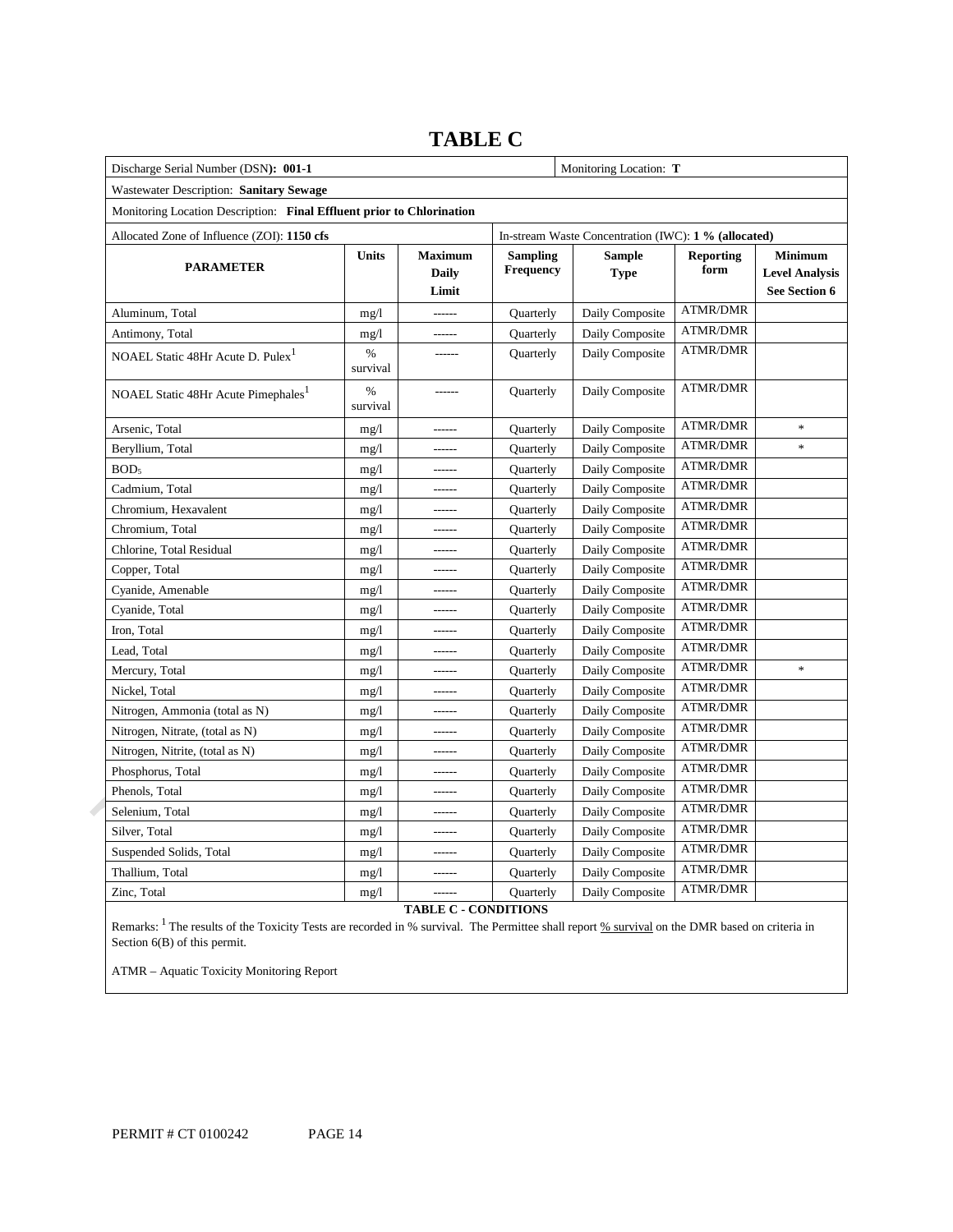## 14B**TABLE D**

| Discharge Serial Number: 001-1                      |                             | Monitoring Location: N |                  |                                 |                  |  |  |  |  |
|-----------------------------------------------------|-----------------------------|------------------------|------------------|---------------------------------|------------------|--|--|--|--|
| Wastewater Description: Activated Sludge            |                             |                        |                  |                                 |                  |  |  |  |  |
| Monitoring Location Description: Each Aeration Unit |                             |                        |                  |                                 |                  |  |  |  |  |
| <b>REPORTING FORMAT</b>                             |                             |                        |                  | <b>INSTANTANEOUS MONITORING</b> | <b>REPORTING</b> |  |  |  |  |
| <b>PARAMETER</b>                                    |                             |                        | Sample Frequency | Sample Type                     | <b>FORM</b>      |  |  |  |  |
| Oxygen, Dissolved                                   | High & low for each WorkDay |                        | 4/WorkDay        | Grab                            | <b>MOR</b>       |  |  |  |  |
| Sludge Volume Index                                 | WorkDay                     |                        | WorkDay          | Grab                            | <b>MOR</b>       |  |  |  |  |
| Mixed Liquor Suspended Solids                       | WorkDay                     |                        | WorkDay          | Grab                            | <b>MOR</b>       |  |  |  |  |

# 15B**TABLE E**

| Discharge Serial Number: 001-1            |              | Monitoring Location: G                |                            |                                             |                                           |                              |                                 |  |  |  |
|-------------------------------------------|--------------|---------------------------------------|----------------------------|---------------------------------------------|-------------------------------------------|------------------------------|---------------------------------|--|--|--|
| Wastewater Description: Sanitary Sewage   |              |                                       |                            |                                             |                                           |                              |                                 |  |  |  |
| Monitoring Location Description: Influent |              |                                       |                            |                                             |                                           |                              |                                 |  |  |  |
| <b>PARAMETER</b>                          | <b>Units</b> | <b>DMR REPORTING</b><br><b>FORMAT</b> |                            | <b>FLOW/TIME BASED</b><br><b>MONITORING</b> | <b>INSTANTANEOUS</b><br><b>MONITORING</b> |                              | <b>REPORTING</b><br><b>FORM</b> |  |  |  |
|                                           |              |                                       | Sample<br><b>Frequency</b> | Sample<br><b>Type</b>                       | <b>Sample</b><br><b>Frequency</b>         | <b>Sample</b><br><b>Type</b> |                                 |  |  |  |
| Biochemical Oxygen Demand (5 day)         | mg/1         | Monthly average                       | $3$ /week                  | Daily Composite                             | <b>NA</b>                                 | <b>NA</b>                    | <b>DMR/MOR</b>                  |  |  |  |
| Nitrogen, Ammonia (total as N)            | mg/l         |                                       | Monthly                    | Daily Composite                             | <b>NA</b>                                 | <b>NA</b>                    | <b>MOR</b>                      |  |  |  |
| Nitrogen, Nitrate (total as N)            | mg/l         |                                       | Monthly                    | Daily Composite                             | <b>NA</b>                                 | <b>NA</b>                    | <b>MOR</b>                      |  |  |  |
| Nitrogen, Nitrite (total as N)            | mg/l         |                                       | Monthly                    | Daily Composite                             | <b>NA</b>                                 | <b>NA</b>                    | <b>MOR</b>                      |  |  |  |
| Nitrogen, Total Kjeldahl                  | mg/l         |                                       | Monthly                    | Daily Composite                             | NA                                        | <b>NA</b>                    | <b>MOR</b>                      |  |  |  |
| Nitrogen, Total                           | mg/1         |                                       | Monthly                    | Daily Composite                             | <b>NA</b>                                 | <b>NA</b>                    | <b>MOR</b>                      |  |  |  |
| Phosphate, Ortho                          | mg/l         |                                       | Monthly                    | Daily Composite                             | <b>NA</b>                                 | NA                           | <b>MOR</b>                      |  |  |  |
| Phosphorus, Total                         | mg/l         |                                       | Monthly                    | Daily Composite                             | <b>NA</b>                                 | <b>NA</b>                    | <b>MOR</b>                      |  |  |  |
| pH                                        | S.U.         |                                       | NA                         | <b>NA</b>                                   | Work Day                                  | Grab                         | <b>MOR</b>                      |  |  |  |
| Solids, Total Suspended                   | mg/l         | Monthly average                       | $3$ /week                  | Daily Composite                             | <b>NA</b>                                 | <b>NA</b>                    | DMR/MOR                         |  |  |  |
| Temperature                               | $\mathrm{P}$ |                                       | <b>NA</b>                  | NA                                          | Work Day                                  | Grab                         | <b>MOR</b>                      |  |  |  |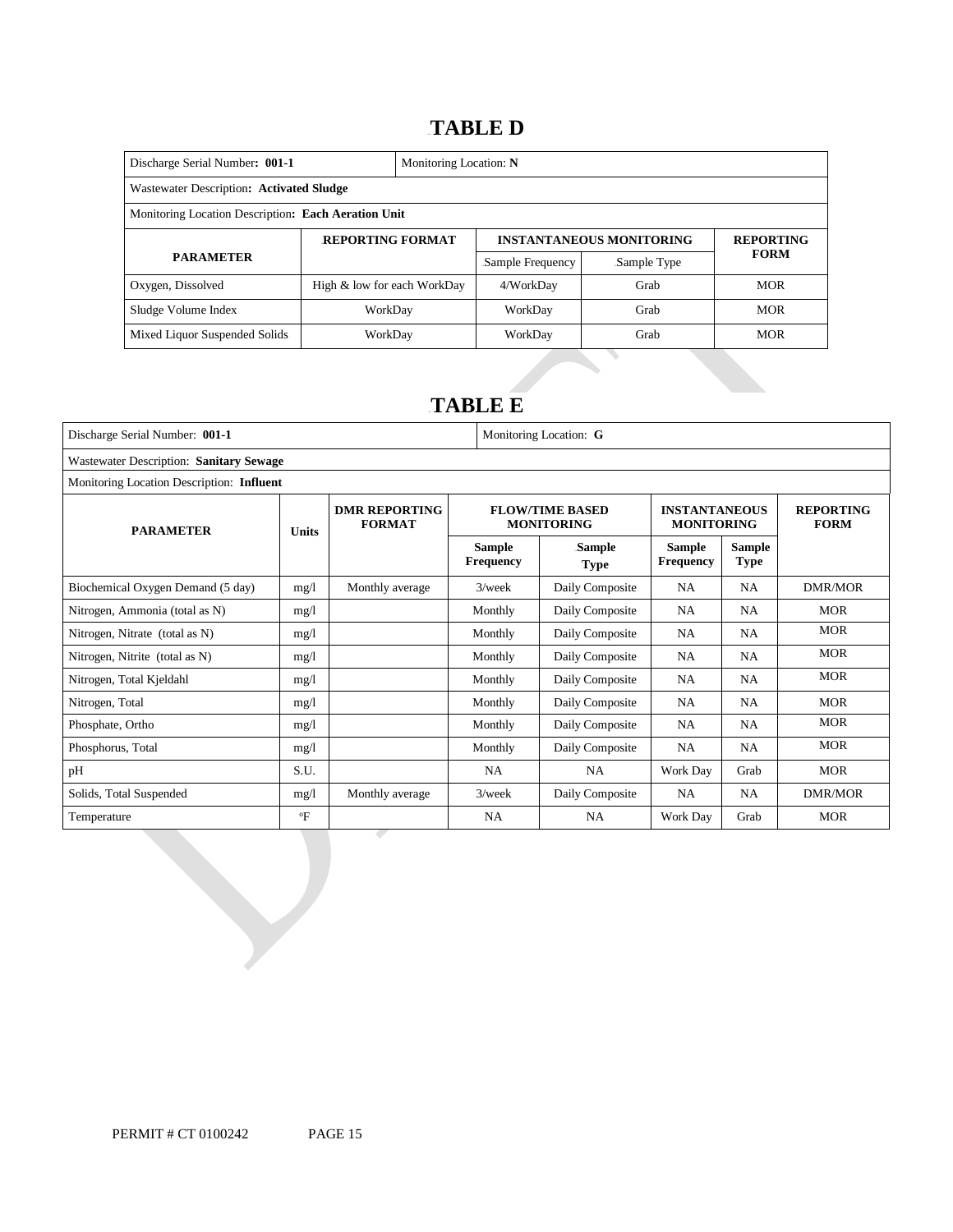# **TABLE F**

| Discharge Serial Number: 001-1                                        |              |                                   |                                   | Monitoring Location: P                      |                                           |                                 |            |  |  |  |
|-----------------------------------------------------------------------|--------------|-----------------------------------|-----------------------------------|---------------------------------------------|-------------------------------------------|---------------------------------|------------|--|--|--|
| Wastewater Description: Primary Effluent                              |              |                                   |                                   |                                             |                                           |                                 |            |  |  |  |
| Monitoring Location Description: Primary Sedimentation Basin Effluent |              |                                   |                                   |                                             |                                           |                                 |            |  |  |  |
| <b>PARAMETER</b>                                                      | <b>Units</b> | <b>REPORTING</b><br><b>FORMAT</b> |                                   | <b>TIME/FLOW BASED</b><br><b>MONITORING</b> | <b>INSTANTANEOUS</b><br><b>MONITORING</b> | <b>REPORTING</b><br><b>FORM</b> |            |  |  |  |
|                                                                       |              |                                   | <b>Sample</b><br><b>Frequency</b> | Sample<br><b>Type</b>                       | <b>Sample</b><br><b>Frequency</b>         | Sample type                     |            |  |  |  |
| Alkalinity, Total                                                     | mg/l         |                                   | NA.                               | <b>NA</b>                                   | Monthly                                   | Grab                            | <b>MOR</b> |  |  |  |
| Biochemical Oxygen Demand (5 day)                                     | mg/l         | Monthly average                   | Weekly                            | Composite                                   | NA.                                       | NA.                             | <b>MOR</b> |  |  |  |
| Nitrogen, Ammonia (total as N)                                        | mg/l         |                                   | Monthly                           | Composite                                   | NA                                        | NA.                             | <b>MOR</b> |  |  |  |
| Nitrogen, Nitrate (total as N)                                        | mg/1         |                                   | <b>Monthly</b>                    | Composite                                   | NA                                        | NA                              | <b>MOR</b> |  |  |  |
| Nitrogen, Nitrite (total as N)                                        | mg/1         |                                   | Monthly                           | Composite                                   | NA                                        | <b>NA</b>                       | <b>MOR</b> |  |  |  |
| Nitrogen, Total Kjeldahl                                              | mg/1         |                                   | Monthly                           | Composite                                   | <b>NA</b>                                 | NA.                             | <b>MOR</b> |  |  |  |
| Nitrogen, Total                                                       | mg/l         |                                   | Monthly                           | Composite                                   | <b>NA</b>                                 | <b>NA</b>                       | <b>MOR</b> |  |  |  |
| pH                                                                    | S.U.         |                                   | NA                                | NA.                                         | Monthly                                   | Grab                            | <b>MOR</b> |  |  |  |
| Solids, Total Suspended                                               | mg/l         | Monthly average                   | Weekly                            | Composite                                   | <b>NA</b>                                 | <b>NA</b>                       | <b>MOR</b> |  |  |  |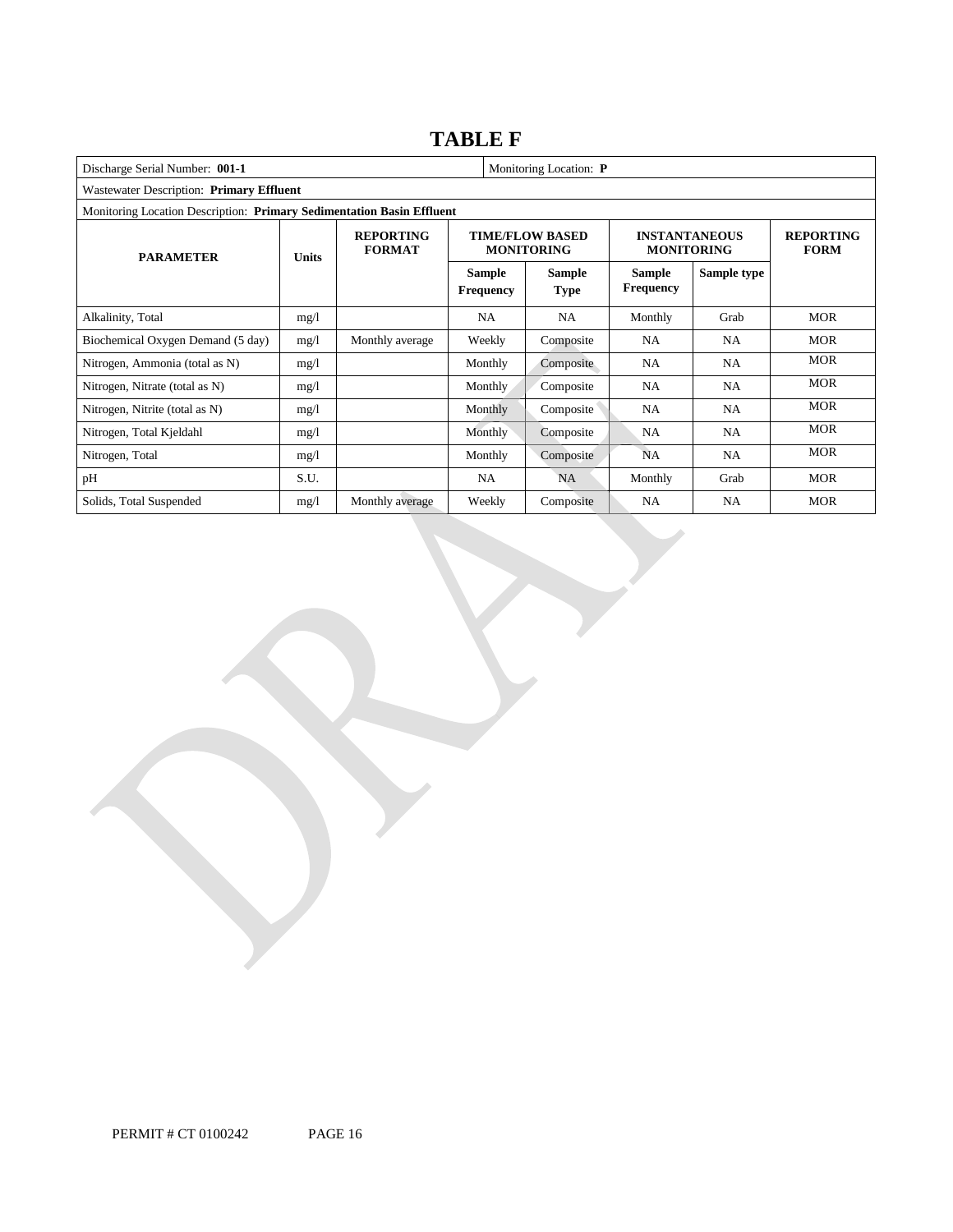| Discharge Serial Number: 001-1                                  | Monitoring Location: SL |                                 |                       |  |  |  |  |  |
|-----------------------------------------------------------------|-------------------------|---------------------------------|-----------------------|--|--|--|--|--|
| Wastewater Description: Thickened Sludge                        |                         |                                 |                       |  |  |  |  |  |
| Monitoring Location Description: At mechanical sludge thickener |                         |                                 |                       |  |  |  |  |  |
| <b>PARAMETER</b>                                                |                         | <b>INSTANTANEOUS MONITORING</b> | <b>REPORTING FORM</b> |  |  |  |  |  |
|                                                                 | <b>Units</b>            | Grab Sample Freq.               |                       |  |  |  |  |  |
| Arsenic, Total                                                  | mg/kg                   | <b>Bi-monthly</b>               | <b>DMR</b>            |  |  |  |  |  |
| Beryllium, Total                                                | mg/kg                   | <b>Bi-monthly</b>               | <b>DMR</b>            |  |  |  |  |  |
| Cadmium, Total                                                  | mg/kg                   | <b>Bi-monthly</b>               | <b>DMR</b>            |  |  |  |  |  |
| Chromium, Total                                                 | mg/kg                   | <b>Bi-monthly</b>               | <b>DMR</b>            |  |  |  |  |  |
| Copper, Total                                                   | mg/kg                   | <b>Bi-monthly</b>               | <b>DMR</b>            |  |  |  |  |  |
| Lead, Total                                                     | mg/kg                   | <b>Bi-monthly</b>               | <b>DMR</b>            |  |  |  |  |  |
| Mercury, Total                                                  | mg/kg                   | <b>Bi-monthly</b>               | <b>DMR</b>            |  |  |  |  |  |
| Nickel, Total                                                   | mg/kg                   | <b>Bi-monthly</b>               | <b>DMR</b>            |  |  |  |  |  |
| Nitrogen, Ammonia *                                             | mg/kg                   | Bi-monthly                      | $DMR*$                |  |  |  |  |  |
| Nitrogen, Nitrate (total as N) *                                | mg/kg                   | Bi-monthly                      | $DMR*$                |  |  |  |  |  |
| Nitrogen, Organic *                                             | mg/kg                   | <b>Bi-monthly</b>               | $DMR*$                |  |  |  |  |  |
| Nitrogen, Nitrite (total as N) *                                | mg/kg                   | Bi-monthly                      | $DMR*$                |  |  |  |  |  |
| Nitrogen, Total *                                               | mg/kg                   | Bi-monthly                      | $DMR*$                |  |  |  |  |  |
| pH *                                                            | S.U.                    | <b>Bi-monthly</b>               | $DMR*$                |  |  |  |  |  |
| Polychlorinated Biphenyls                                       | mg/kg                   | <b>Bi-monthly</b>               | <b>DMR</b>            |  |  |  |  |  |
| Solids, Fixed                                                   | $\%$                    | <b>Bi-monthly</b>               | <b>DMR</b>            |  |  |  |  |  |
| Solids, Total                                                   | $\%$                    | <b>Bi-monthly</b>               | <b>DMR</b>            |  |  |  |  |  |
| Solids, Volatile                                                | $\%$                    | <b>Bi-monthly</b>               | <b>DMR</b>            |  |  |  |  |  |
| Zinc, Total                                                     | mg/kg                   | <b>Bi-monthly</b>               | <b>DMR</b>            |  |  |  |  |  |

## **TABLE G**

#### **(\*) required for composting or land application only**

 Testing for inorganic pollutants shall follow "Test Methods for Evaluating Solid Waste, Physical/Chemical Methods", EPA Publication SW-846 as updated and/or revised.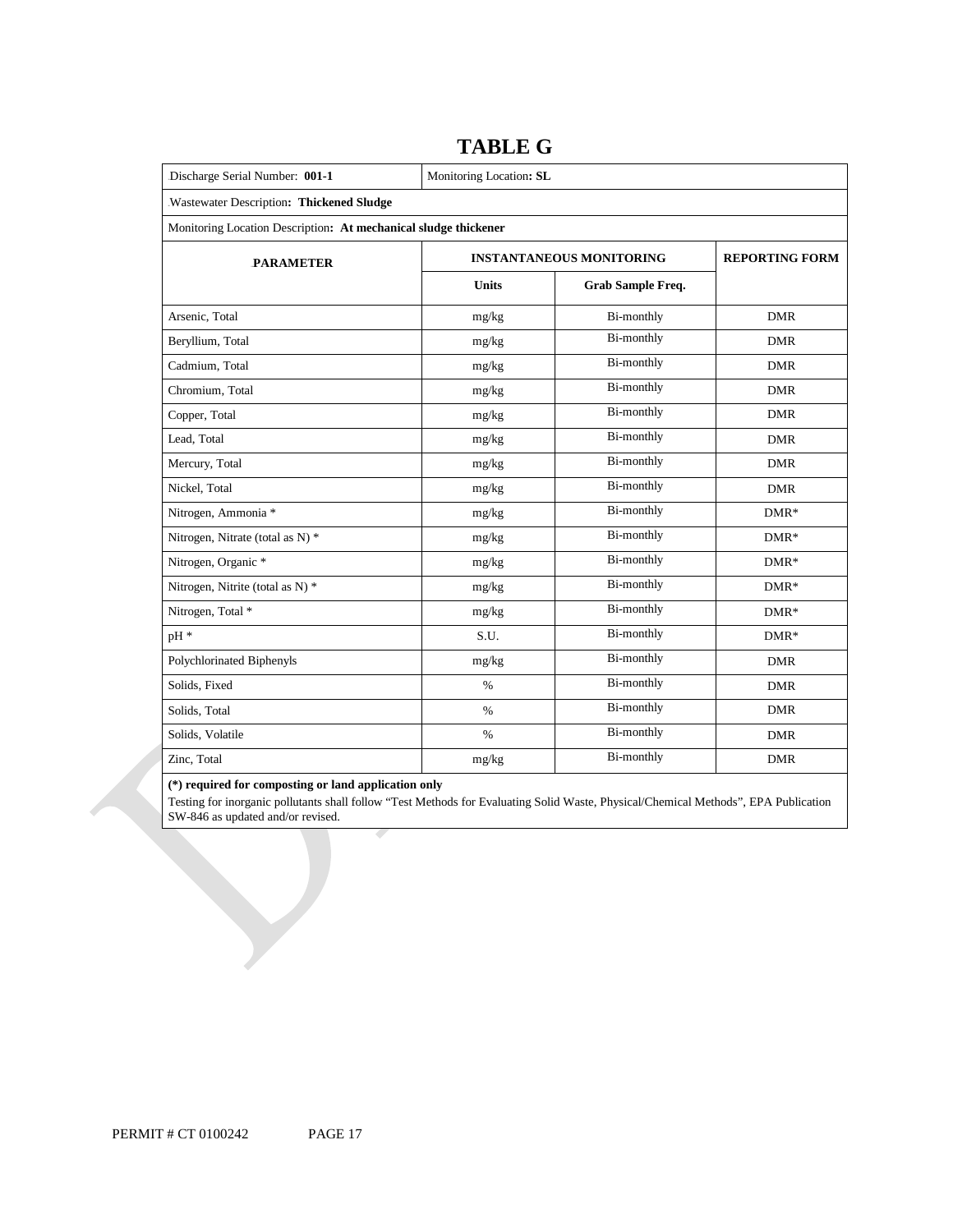# ATTACHMENT 2

# MONTHLY OPERATING REPORT FORM

PERMIT # CT 0100242 PAGE 18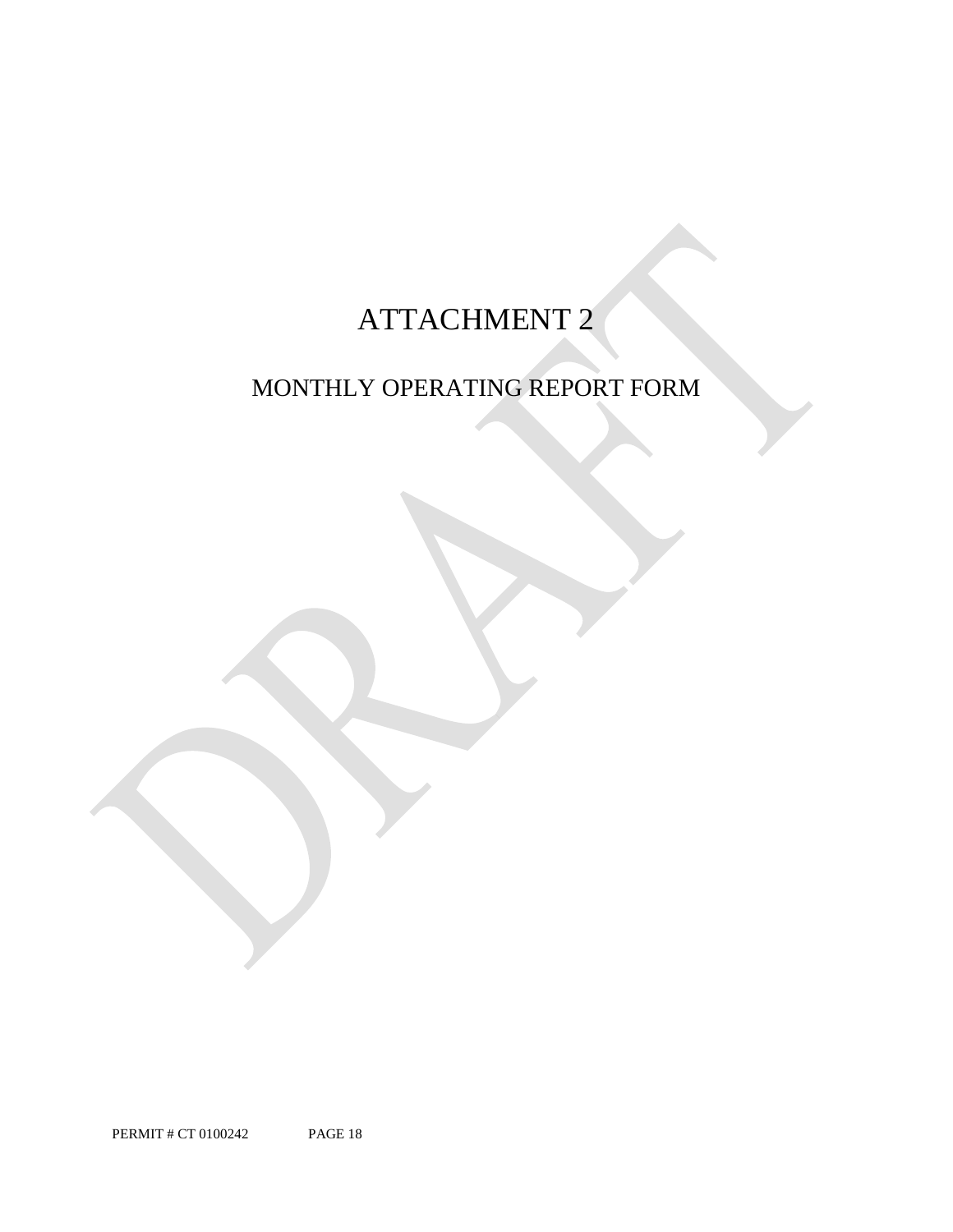# **DATA TRACKING AND TECHNICAL FACT SHEET**

**Permittee**: Town of Groton

### **PERMIT, ADDRESS, AND FACILITY DATA**

### **PERMIT #:** CT0100242 **APPLICATION #:** 201614382 **FACILITY ID.** 059-001

| Mailing Address:                                                                                                                         | <b>Location Address:</b>                                    |  |  |  |  |  |
|------------------------------------------------------------------------------------------------------------------------------------------|-------------------------------------------------------------|--|--|--|--|--|
| Street: 134 Groton Long Point Road                                                                                                       | Street:<br>170 Gary Court                                   |  |  |  |  |  |
| ST: CT Zip: 06340<br>City:<br>Groton                                                                                                     | City:<br>Groton<br>ST: CT Zip: 06340                        |  |  |  |  |  |
| Contact Name: Gary Schneider                                                                                                             | Contact Name: Chris Lund                                    |  |  |  |  |  |
| Phone No.:<br>860-448-4089                                                                                                               | Phone No.:<br>860-441-6736                                  |  |  |  |  |  |
|                                                                                                                                          | <b>DMR</b> Contact                                          |  |  |  |  |  |
|                                                                                                                                          | email address:                                              |  |  |  |  |  |
|                                                                                                                                          |                                                             |  |  |  |  |  |
| <b>PERMIT INFORMATION</b><br>DURATION 5 YEAR X<br>10 YEAR                                                                                | 30 YEAR                                                     |  |  |  |  |  |
| TYPE<br>$New_{\perp}$<br>Reissuance $X$                                                                                                  | Modification                                                |  |  |  |  |  |
| <b>CATEGORIZATION POINT (X) NON-POINT () GIS #</b>                                                                                       |                                                             |  |  |  |  |  |
| NPDES $(X)$<br>PRETREAT ()<br><b>GROUND WATER(UIC) ()</b>                                                                                | <b>GROUND WATER (OTHER) ()</b>                              |  |  |  |  |  |
| NPDES MAJOR(MA) $X$<br>NPDES SIGNIFICANT MINOR or PRETREAT SIU (SI)<br>NPDES or PRETREATMENT MINOR (MI)                                  |                                                             |  |  |  |  |  |
| <b>COMPLIANCE SCHEDULE</b><br>YES<br>NO X<br>POLLUTION PREVENTION<br>TREATMENT REQUIREMENT_<br>WATER QUALITY REQUIREMENT<br><b>OTHER</b> |                                                             |  |  |  |  |  |
| <b>OWNERSHIP CODE</b><br>Private Federal<br>State<br>Municipal (town only) $X$                                                           | Other public_                                               |  |  |  |  |  |
| <b>DEP STAFF ENGINEER</b> Max Fan                                                                                                        | DATE DRAFTED: 11/22/16                                      |  |  |  |  |  |
|                                                                                                                                          |                                                             |  |  |  |  |  |
| <b>PERMIT FEES</b><br><b>DSN Number</b><br>Annual Fee                                                                                    |                                                             |  |  |  |  |  |
| Discharge Code<br>111000d<br>\$2682.50<br>001                                                                                            |                                                             |  |  |  |  |  |
|                                                                                                                                          |                                                             |  |  |  |  |  |
|                                                                                                                                          |                                                             |  |  |  |  |  |
| <b>FOR NPDES DISCHARGES</b><br>Drainage Basin Code: 3000                                                                                 | Water Quality Classification Goal: SB Segment: Thames River |  |  |  |  |  |
|                                                                                                                                          |                                                             |  |  |  |  |  |
| NATURE OF BUSINESS GENERATING DISCHARGE<br>Municipal Sanitary Secondary Sewage Treatment                                                 |                                                             |  |  |  |  |  |
| PROCESS AND TREATMENT DESCRIPTION (by DSN)<br>Secondary treatment with biological nutrient removal and year round chlorine disinfection  |                                                             |  |  |  |  |  |

### *RESOURCES USED TO DRAFT PERMIT*

*<i>\_X\_Federal Effluent Limitation Guideline <del>40CFR 133</del> Secondary Treatment Category*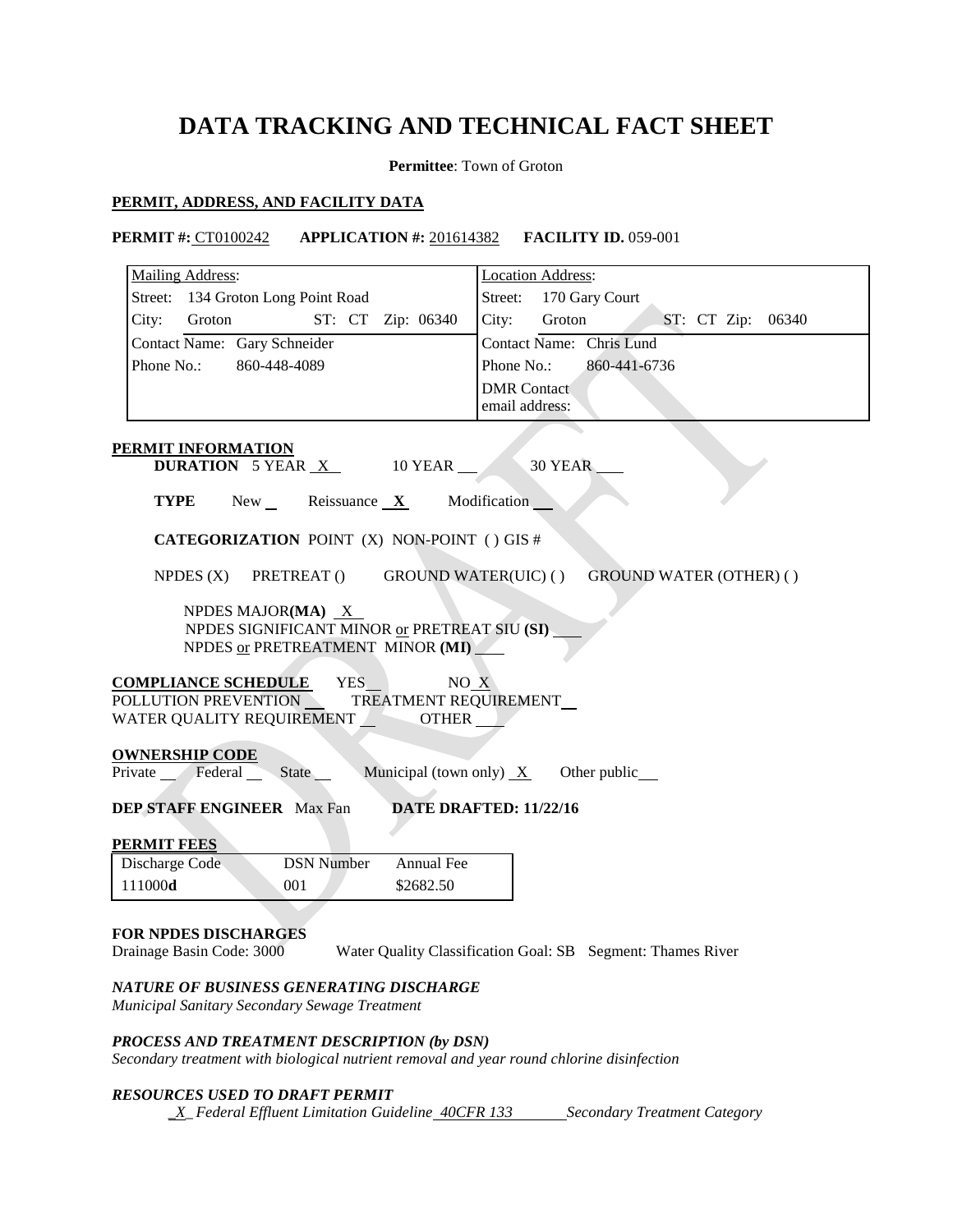- *\_\_ Performance Standards*
- *Federal Development Document*
- *name of category*
- *X Department File Information*
- *X Connecticut Water Quality Standards*
- *X Anti-degradation Policy*
- *Coastal Management Consistency Review Form*
- *Other - Explain*

### *BASIS FOR LIMITATIONS, STANDARDS OR CONDITIONS*

 *X Secondary Treatment (Section 22a-430-4(r) of the Regulations of Connecticut State Agencies)* 

- *Case-by-Case Determination (See Other Comments)*
- *In order to meet in-stream water quality (See General Comments)*
- *X Anti-degradation policy*

### *GENERAL COMMENTS*

*The Town of Groton ("Permittee") operates a municipal water pollution control facility ("the facility") located at 170 Gary Court, Groton, CT. The facility is designed to treat and discharge up to 7.5 million gallons a day of effluent into Thames River. The facility currently uses secondary treatment with chlorine disinfection to treat effluent before being discharged. Pursuant to Conn. Gen. Stat. § 22a-430, the Department of Energy and Environmental Protection has issued Groton a permit for the discharge from this facility. Groton has submitted an application to renew its permit. The Department has made a tentative determination to approve Groton's application and has prepared a draft permit consistent with that determination.* 

 *Recommended Water Quality Criteria. the most recent CT Water Quality Standards and iron monitoring to be consistent with EPA's National The most significant changes from the current permit are the inclusion of aluminum monitoring to be consistent with* 

### *SPECIFIC REQUIREMENTS OR REVISIONS*

*The Department reviewed the application for consistency with Connecticut's Water Quality Standards and determined that with the limits in the draft permit, including those discussed below, that the draft permit is consistent with maintenance and protection of water quality in accordance with the Tier I Anti-degradation Evaluation and Implementation Review provisions of such Standards.* 

 *Connecticut Water Quality Standards and criteria, pursuant to 40 CFR 122.44(d). Discharge monitoring data was consumption only) criteria, considering the zone of influence allocated to the facility where appropriate. In addition to this review, the statistical procedures outlined in the EPA Technical Support Document for Water Quality-based The need for inclusion of water quality based discharge limitations in this permit was evaluated consistent with evaluated for consistency with the available aquatic life criteria (acute and chronic) and human health (fish Toxics Control (EPA/505/2-90-001) were employed to calculate the need for such limits. Comparison of the attached monitoring data and its inherent variability with the calculated water quality based limits indicates a low statistical probability of exceeding such limits. Therefore, no water quality based limits were included in the permit at this time.* 

### *WATER QUALITY LIMIT CALCULATIONS*

*See attached*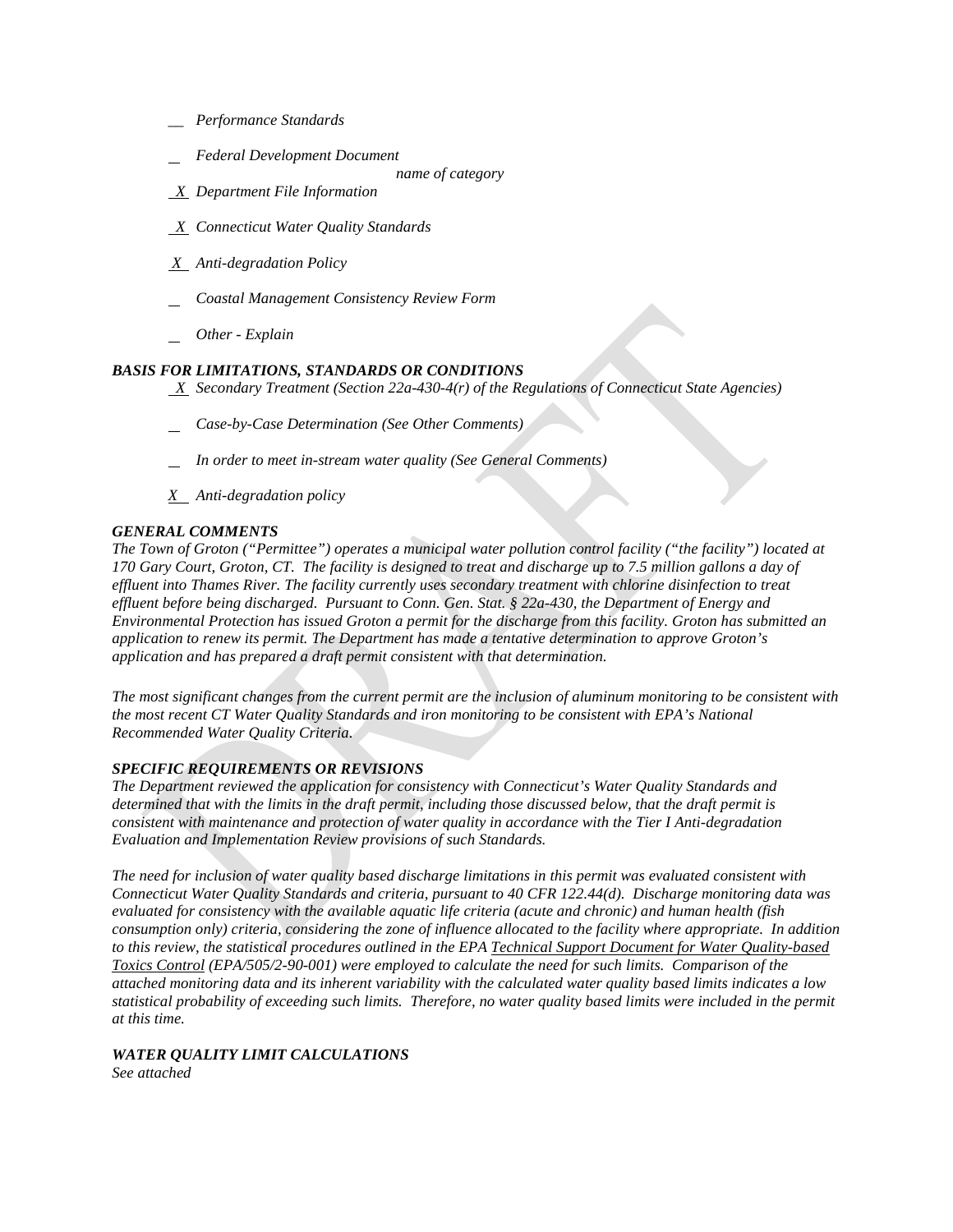Connecticut Department of

**ENERGY** & **ENVIRONMENTAL PROTECTION** 

79 Elm Street • Hartford, CT 06106-5127 www.ct.gov/deep Affirmative Action/Equal Opportunity Employer

### **Notice of Tentative Determination to Approve NPDES Permit Renewal Applicant: Town of Groton Application No. 201614382 City/Town: Groton**

The Commissioner of the Department of Energy and Environmental Protection ("DEEP") hereby gives notice that a tentative determination has been reached to approve the following application.

| Applicant's Name and Address: | Town of Groton, Public Works Dept.<br>134 Groton Long Point Road, Groton CT 06340<br>$\mathbf{1}$ |  |
|-------------------------------|---------------------------------------------------------------------------------------------------|--|
| Contact Name and Phone No.:   | Gary Schneider, 860-448-4083                                                                      |  |
| Type of Permit and #:         | <b>NPDES - CT0100242</b>                                                                          |  |
| Type of Facility:             | Domestic Wastewater Treatment                                                                     |  |
| <b>Facility Location:</b>     | 170 Gary Court, Groton CT 06430                                                                   |  |
| Facility design capacity:     | 7.5 million gallons per day                                                                       |  |

### COMMISSIONER'S FINDINGS/REGULATORY CONDITIONS

The applicant has previously received a permit from the Department of Energy and Environmental Protection ("Department") authorizing the discharge of up to an annual average daily design flow of 7.5 million gallons a day of secondary treated municipal wastewaters to the Thames River. The applicant has submitted an application to renew its existing permit. This renewal application is the subject of this notice.

### THE DRAFT PERMIT

The Department has prepared a draft permit consistent with the tentative determination to approve the Town ofGroton's renewal application. This draft is available on the public participation section of the Department's website. In accordance with Sections 22a-430-4(1) and 22a-430-4(r) of the Regulations of Connecticut State Agencies (RCSA), the draft permit contains effluent limitations that meet Connecticut's Water Quality Standards for the following: Biochemical Oxygen Demand (5 day), chlorine, enterococci, fecal coliform, flow, pH, and total suspended solids.

šy.

### INFORMATION REQUESTS/PUBLIC COMMENT

This application has been assigned No. 201614382; please use this number when corresponding with DEEP regarding this application. Interested persons may obtain copies of the application from the applicant at the above address. The application and supporting documentation are available for inspection at the Department of Energy and Environmental Protection, Water